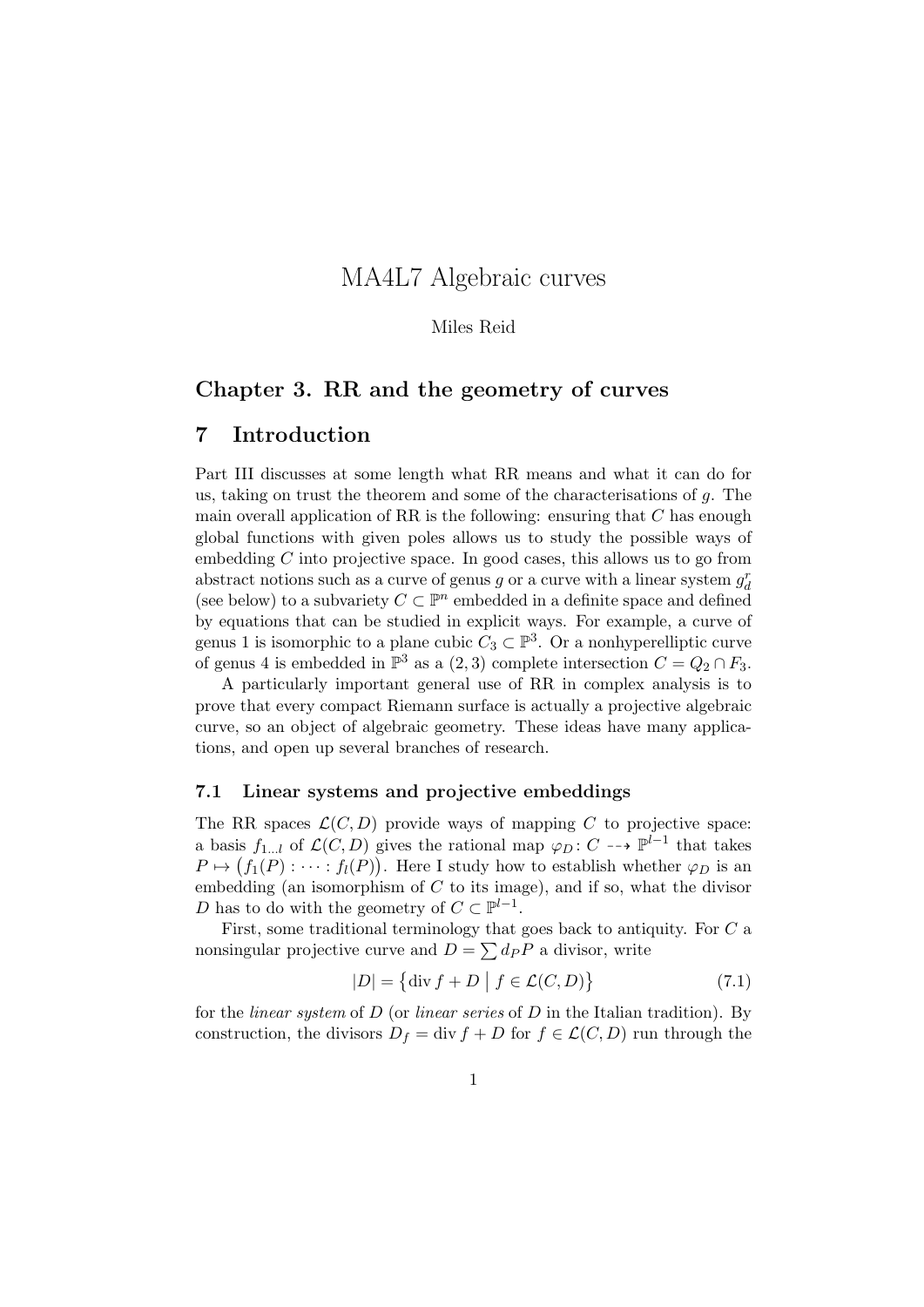effective divisors linearly equivalent to  $D$ . The set  $|D|$  is parametrised by  $\mathbb{P}^{l-1} = (\mathcal{L}(C, D) \setminus 0) / k^{\times}$ , the projective space of 1-dimensional subspaces of the vector space  $\mathcal{L}(C, D)$  (with  $|D| = \emptyset$  equivalent to  $\mathcal{L}(D) = 0$ ). We picture the linear system  $|D|$  as a bunch of points running around  $C$ , parametrised by the projective space  $\mathbb{P}^{l-1}$ , in much the same way as the pencil of plane conics  $\lambda Q_1 + \mu Q_2 = 0$  is parametrised by  $\mathbb{P}^1_{\langle \lambda: \mu \rangle}$ . A common abuse of language is to speak of  $D \in |D|$  to mean a divisor  $D_f \in |D|$ .

It may happen that the effective divisors  $D_f \in |D|$  all have a common part  $A > 0$ . This means that each  $f \in \mathcal{L}(C, D)$  satisfies div  $f + D \geq A$ , or in other words,  $\mathcal{L}(C, D) = \mathcal{L}(C, D - A)$ . The biggest such *A* is the *fixed part* of |D|. We write  $|D| = A + |D - A|$ , where *A* is the fixed part and  $|D - A|$ the *free part*.

I say that *|D|* is *free* (or *fixed-point free*) if it has no fixed part. Then for every  $P \in C$ , some  $f \in \mathcal{L}(C, D)$  has valuation  $v_P(f) = -dp$ . In terms of the sheaf  $\mathcal{O}_C(D)$ , this means that the global section  $f \in \Gamma(C, \mathcal{O}_C(D)) = \mathcal{L}(C, D)$ is  $z_P^{-d_P}$   $\times$  unit of  $\mathcal{O}_{C,P}$ , so that *f* is a local basis of  $\mathcal{O}_C(D)$  as an  $\mathcal{O}_C$ -module near *P*. Thus |*D*| free is synonymous with  $\mathcal{O}_C(D)$  generated by its global *sections*.

**Remark 7.1** A free linear system  $|D|$  of degree *d* with dim  $\mathcal{L}(C, D) = r + 1$ is traditionally called a  $g_d^r$ , meaning that  $|D|$  consists of effective divisors of degree *d* moving in an *r*-dimensional family. For example, the 2-to-1 morphism  $C \to \mathbb{P}^1$  from a hyperelliptic curve to  $\mathbb{P}^1$  is given by a  $g_2^1$ ; the hyperplane linear system  $|H|$  on a curve of degree  $C_a \subset \mathbb{P}^2$  is a  $g_a^2$ .

Two traditional sources of confusion: first,  $r + 1 = l(C, D)$  is the dimension of  $\mathcal{L}(C, D)$  as a vector space, whereas r refers to its projectivisation  $\mathbb{P}^r = (\mathcal{L}(C, D) \setminus 0) / k^{\times}$ , the parameter space of the linear system  $|D|$ .

Next, the points of  $\mathbb{P}^r = |D|$  correspond to  $f \in \mathcal{L}(D)$  up to proportionality, that is, to 1-dimensional subspaces of  $\mathcal{L}(C, D)$ , whereas the target space of  $\varphi_D: C \to \mathbb{P}^{l-1}$  has  $\mathcal{L}(C, D)$  as its linear forms, so its points correspond to codimension 1 subspaces of  $\mathcal{L}(C, D)$ . If  $|D|$  is a free linear system, its divisors  $D \in |D|$  correspond to the hyperplanes of  $\mathbb{P}^r$ , which is the dual projective space to *|D|*.

# 7.2 Strategy to prove embedding

How do I establish that  $\varphi_D: C \dashrightarrow \mathbb{P}^{l-1}$  is an isomorphism to its image  $\varphi(C) = \Gamma \subset \mathbb{P}^n$ ? An algebraic variety is a set of points *X* with locally defined functions  $\mathcal{O}_X$  on it. Thus for  $\varphi: C \to \Gamma$  to be an isomorphism, we need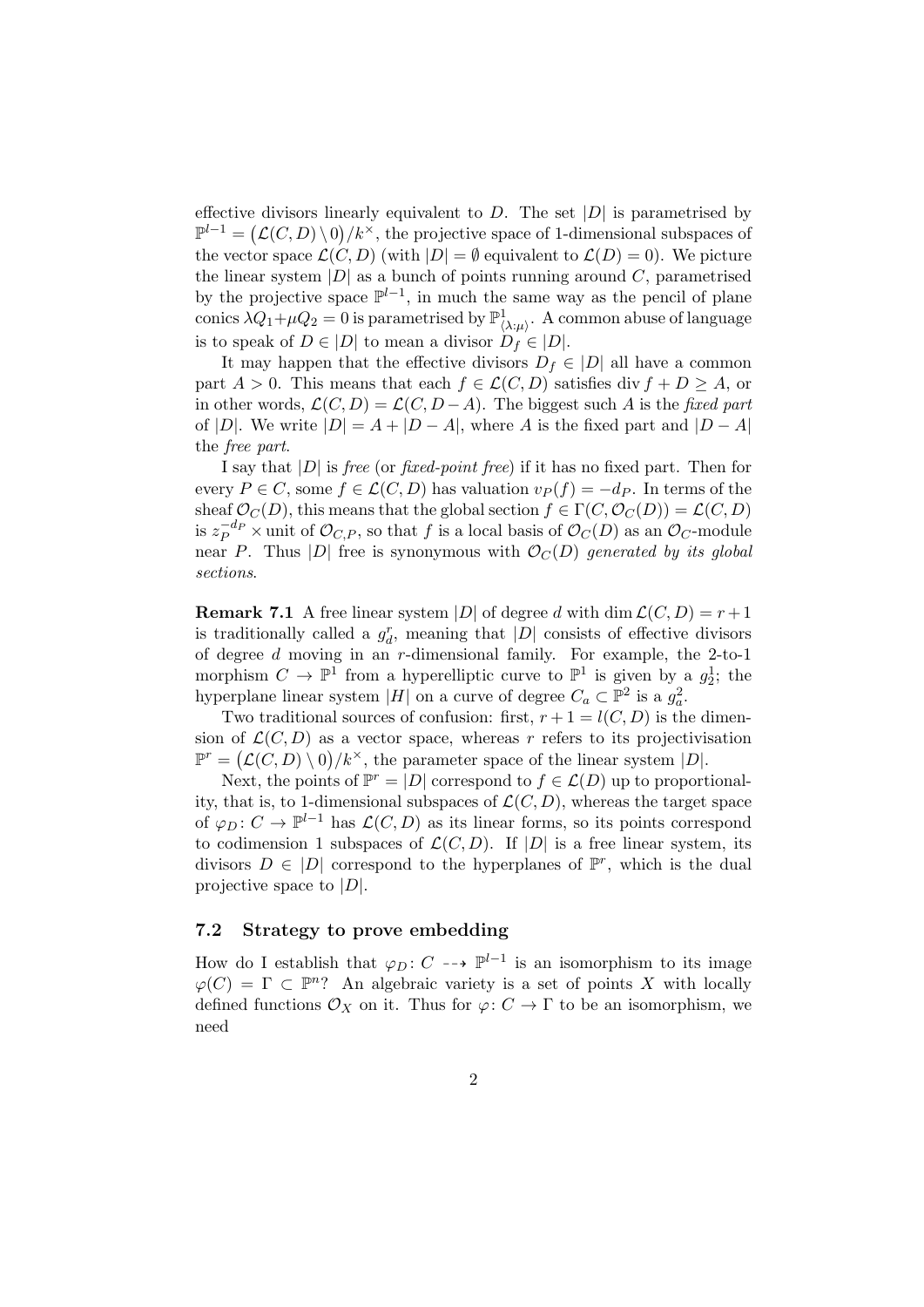- (1) that it is bijective as a map of point sets, and
- (2) that pullback of functions on  $\Gamma$  provide all the functions on  $C$ .

**Definition 7.2** A divisor *D* is *very ample* if  $\varphi_D: C \to \mathbb{P}^{l-1}$  is an isomorphism to its image  $\varphi_D(C) = \Gamma \subset \mathbb{P}^{l-1}$ , and the hyperplanes of  $\mathbb{P}^{l-1}$ cut out the linear system *|D|* on *C*.

First of all, if  $|D|$  has a fixed part *A* then *D* and  $D - A$  define the same morphism  $\varphi_D = \varphi_{D-A} : C \dashrightarrow \mathbb{P}^{l-1}$ . This follows as in the resolution of indeterminacies of Proposition 4.1: for rational functions  $f_1, \ldots, f_l, g \in k(C)$ the two expressions  $f_1 : \cdots : f_l$  and  $gf_1 : \cdots : gf_l$  define the same rational map to  $\mathbb{P}^{l-1}$ . Removing a removable singularity by cancelling a common factor  $(z - c)f_1/(z - c)f_2 \mapsto f_1/f_2$  does nothing to a rational function (it is just part of the equivalence relation defining it). However, the hyperplane sections of  $\varphi_D(C)$  see only the free part of *D*, and not the fixed part that is removed.

The main result is the following theorem.

Theorem 7.3 *Let D be a divisor on a nonsingular projective curve C. Then D is very ample if and only if the RR spaces of D on C satisfy the conditions:*

- *(1)*  $l(D-P) = l(D) 1$  *for every*  $P \in C$ *; equivalently,*  $\mathcal{L}(D-P) \subsetneq \mathcal{L}(D)$ *. That is, |D| is free.*
- (2)  $l(D-P-Q) = l(D)-2$  *for every pair of distinct point*  $P,Q \in C$ *; that is,*  $\mathcal{L}(D - P - Q) \subseteq \mathcal{L}(D - P) \subseteq \mathcal{L}(D)$ *. We say that*  $|D|$  *is free and* separates points*.*
- *(3)*  $l(D-2P) = l(D) 2$  *for every*  $P \in C$ *; equivalently,*  $\mathcal{L}(D-2P) \subsetneq$  $\mathcal{L}(D - P) \subseteq \mathcal{L}(D)$ *. We say that D* separates tangent directions *or* separates infinitely near points *in traditional language.*

I start by relating the assumptions of the theorem to the above discussion. (1) is the statement that  $|D|$  has no fixed part.

(2) is the condition that  $\mathcal{L}(D - P - Q) \subset \mathcal{L}(D)$  has codimension 2, so that there is an  $f \in \mathcal{L}(D)$  that vanishes at *P* and not at *Q*. In other words, there is a hyperplane of  $\mathbb{P}^{l-1}$  through  $\varphi_D(P)$  and not through  $\varphi_D(Q)$ . Thus (2) gives directly that  $\varphi_D$  is bijective on point sets.

To discuss (3), suppose that  $P \in C$  appears in *D* with coefficient  $d_P$ , and that  $z_P$  is a local parameter of the DVR  $\mathcal{O}_{C,P}$ . Then by (1) we know that some  $f_1 \in \mathcal{L}(D)$  has valuation  $v_P(f_1) = -d_P$ , so is a basis of  $\mathcal{O}_C(D)$  on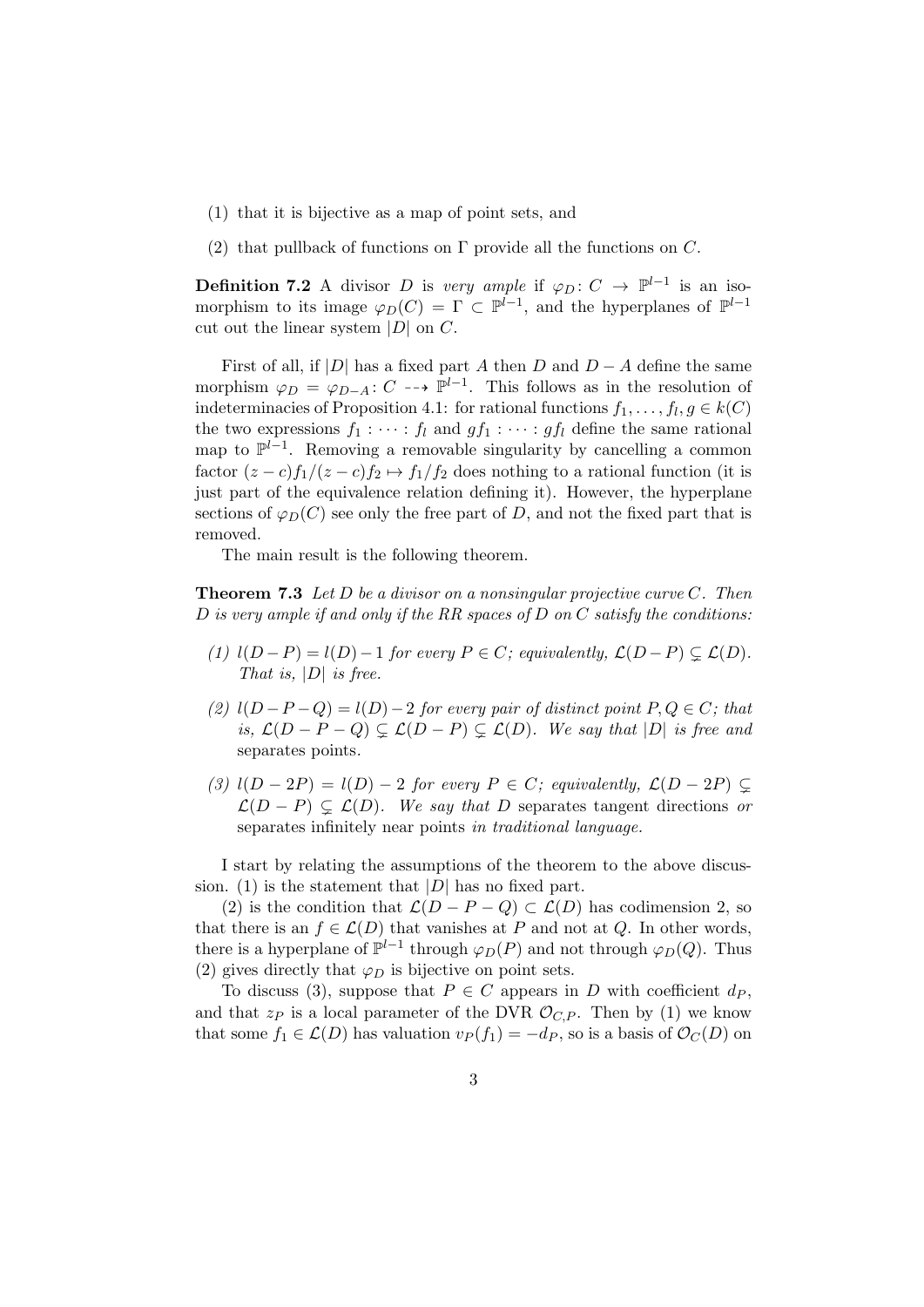an affine neighbourhood  $U$  of  $P$ . Assumption  $(3)$  asserts that there is some  $f_2 \in \mathcal{L}(D)$  with  $v_P(f_2) = -(dp-1)$ . Then  $f_2/f_1$  is a regular function on *U*, and is a regular parameter of the local ring  $\mathcal{O}_{C,P}$ .

In complex analysis, this would complete the proof – we have a injective regular map, and functions on the image include a local analytic parameter at each point  $P$ , so the map is an embedding by the implicit function theorem. Also,  $\varphi_D(C) \subset \mathbb{P}^{l-1}$  is the image of a compact set in a metric space, so that  $\varphi_D$  is surjective onto its closure.

**Proof of the theorem** In algebraic geometry, write  $\Gamma \subset \mathbb{P}^{l-1}$  for the Zariski closure of the image  $\Gamma_0 = \varphi_D(C)$ . It is an irreducible subvariety, and by (2), the morphism  $\varphi_D : C \to \Gamma$  is injective on points. I have to prove that  $\varphi_D$  is surjective to  $\Gamma$ , and that pullback defines an isomorphism of local rings  $\varphi_D^*$ :  $\mathcal{O}_{\Gamma,Q} \cong \mathcal{O}_{C,P}$  for every  $P \in C$ , where  $Q = \varphi(P)$ .

The proof consists of three steps: (1) Reduction to a finite morphism  $\varphi_x: C_x \to \Gamma_x$  on affine pieces  $C_x \subset C$  and  $\Gamma_x \subset \Gamma$ , with the induced homomorphism on the coordinate rings  $\varphi_x^*$ :  $k[\Gamma_x] \subset k[C_x]$  making  $k[C_x]$ into a finite module over  $k[\Gamma_x]$ . (2) Reduction to local commutative algebra with  $\varphi_Q^* : \mathcal{O}_{\Gamma,Q} \cong \mathcal{O}_{C,P}$  a finite morphism of local rings. (3) Conclusion of the argument by Nakayama's lemma.

**Remark 7.4** My treatment fits  $\varphi_D : C \to \Gamma$  into a diagram  $C \to \Gamma \to \mathbb{P}^1$ . Then, as in the resolution of singularities of Chapter I, I reinpret *C* in terms of the integral closure of the affine rings  $k[x]$  and  $k[x^{-1}]$  of  $\mathbb{P}^1$  in the field extension  $k(\mathbb{P}^1) \subset k(C)$ .

**Reduction to affine** Write  $\Gamma_0 = \varphi_D(C) \subset \mathbb{P}^{l-1}$  and let  $\Gamma \subset \mathbb{P}^{l-1}$  be its Zariski closure. Then  $\Gamma_0 = \varphi_D(C)$  is an irreducible curve, and  $\Gamma$  adds at most finitely many points  $Q \in \Gamma$  (actually none, but that is still to prove). The RR space  $\mathcal{L}(C, D)$  gives the linear forms on  $\mathbb{P}^{l-1}$ , so a choice of homogeneous coordinates  $t_{1}$ , for  $\mathbb{P}^{l-1}$  gives a basis  $f_{1}$ , of  $\mathcal{L}(C, D)$  and vice-versa.

Since  $\Gamma$  is a curve, for general coordinates on  $\mathbb{P}^{l-1}$ , it is disjoint from the codimension 2 subspace  $t_1 = t_2 = 0$ . The first two elements  $f_1, f_2$  of the corresponding basis of  $\mathcal{L}(C, D)$  give effective divisors div  $f_i + D$  with disjoint support.

Write  $x = t_1/t_2$  for an affine coordinate on  $\mathbb{P}^1$ .

Given  $t_1, t_2$  chosen as above, for any  $Q \in \Gamma$ , I can replace them with appropriate linear combinations so that  $Q$  is in the hyperplane  $t_1 = 0$  and not in  $t_2 = 0$ , so that  $x = t_1/t_2$  is regular and 0 at *Q*, that is  $x \in \mathcal{O}_{\Gamma,Q}$ .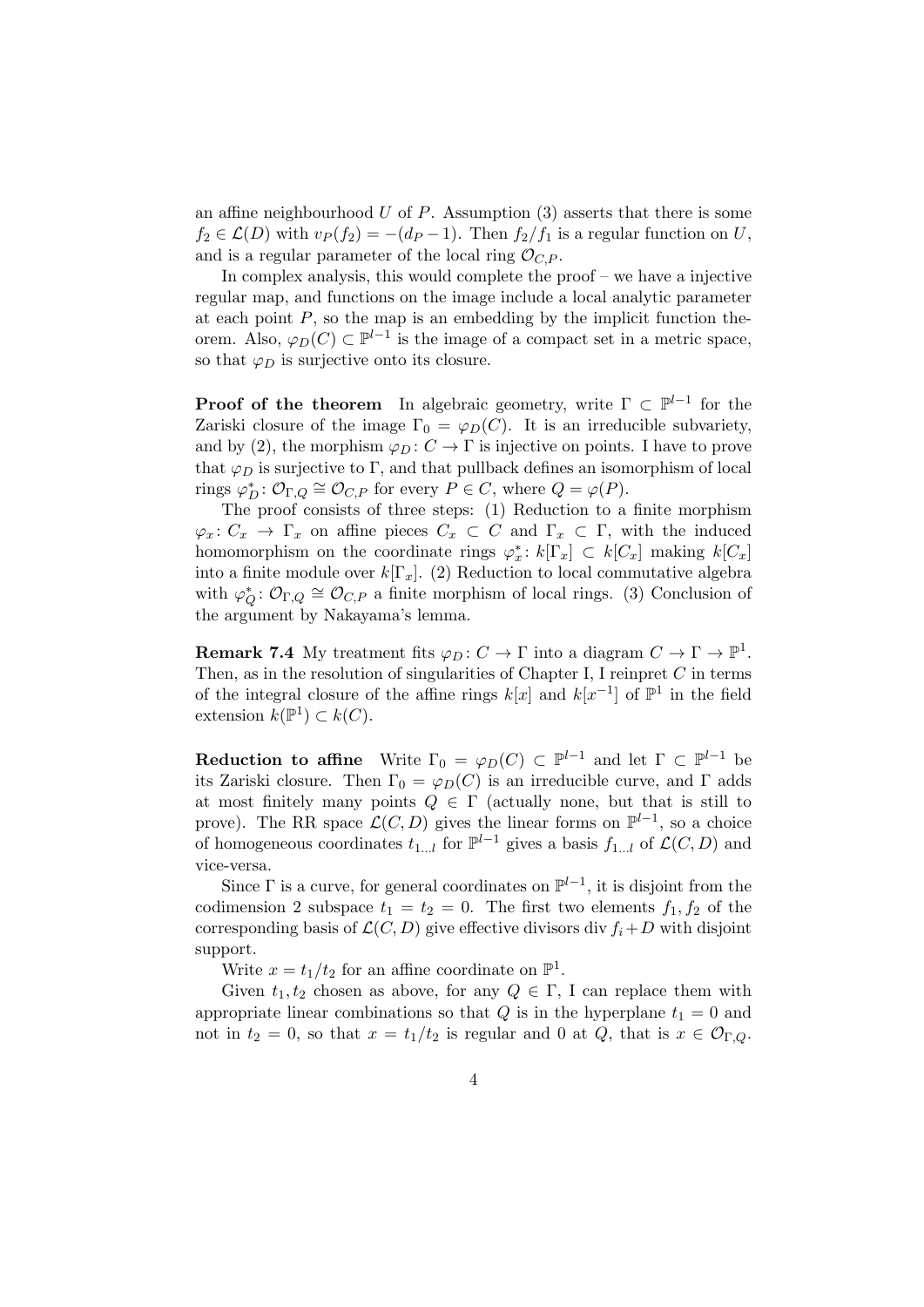Or, for any given point  $P \in C$ , I can replace the corresponding  $f_1, f_2$  with appropriate linear combinations so that  $f_2 \in \mathcal{L}(C, D) \setminus \mathcal{L}(C, D - P)$  and  $f_1 \in \mathcal{L}(C, D - P)$  and  $x = f_1/f_2 \in \mathcal{O}_{C,P}$ .

Now consider the commutative triangle

$$
\begin{array}{ccc}\nC & \xrightarrow{\varphi_D} & \Gamma \\
& \searrow & \downarrow \\
& \searrow & \downarrow \\
& & \mathbb{P}^1\n\end{array}
$$

with  $C \to \mathbb{P}^1$  the morphism defined by the ratio  $(f_1 : f_2)$ , and  $\Gamma \to \mathbb{P}^1$  the morphism induced by the linear projection  $\mathbb{P}^{l-1} \dashrightarrow \mathbb{P}^1_{(t_1,t_2)}$ .

I now reduce to the construction of Part 1. Set  $x = f_1/f_2 \in k(C)$ . It is a nonconstant rational function on *C*, so that  $k(x) \subset k(C)$  is a finite field extension. As in Part 1, write  $A_x$  for the integral closure of  $k[x]$  in  $k(C)$ and  $C_x$  = Spec  $A_x$  for the corresponding affine curve. I can do the same for  $y = x^{-1} = f_2/f_1$ , and identify *C* with the union  $C_x \cup C_y$ .

Since  $\Gamma \subset \mathbb{P}^{l-1}$  is disjoint from  $t_1 = t_2 = 0$ , it is the union of two standard affine pieces  $\Gamma_{t_1}$  and  $\Gamma_{t_2}$  (with  $t_i \neq 0$ ). The affine curve  $\Gamma_{t_2}$  having a finite morphism to  $\mathbb{A}_x^1$  with parameter  $x = t_1/t_2$  (respectively  $\Gamma_{t_1}$  to  $\mathbb{A}_y^1$  with  $y = x^{-1} = t_2/t_1$ ).

This gives affine varieties and morphisms  $C_x \to \Gamma_x \to \mathbb{A}^1_x$ , with coordinate rings  $k[x] \subset k[\Gamma_x] \subset k[C_x]$ . What I gain is that  $k[C_x]$  is finite as a module over  $k[x]$ , so a fortiori over  $k[\Gamma_x]$ .

At this point it clarifies the argument to separate the commutative algebra from the geometry.

**Proposition 7.5** *Let*  $A \subset B$  *be finitely generated k*-algebras that are inte*gral domains and*  $m \subset A$  *a maximal ideal. Assume the following:* 

- *(i) B is finite as A-module.*
- *(ii)* The ideal  $I = mB$  *is contained in a unique maximal ideal*  $n \subset B$  *and*  $k = A/m = B/n$ .
- *(iii)*  $m \rightarrow n/n^2$  *is surjective.*

*Then on localising, the morphism of local rings*  $A_m \to B_n$  *is surjective.* 

In the current case,  $A = k[\Gamma_x]$  and  $B = k[C_x]$ . I have arranged that *B* is finite over *A*. Next  $m = m_Q$  is the maximal ideal of a point  $Q \in \Gamma_x$ . The variety  $V(I)$  of the ideal  $I = mB$  consists of the points of  $C_x$  that map to  $Q$ . This consists of at most one point of *C* by (2), with  $A/m = \mathcal{O}_{C,P}/m_p = k$ . It is nonempty by the following lemma.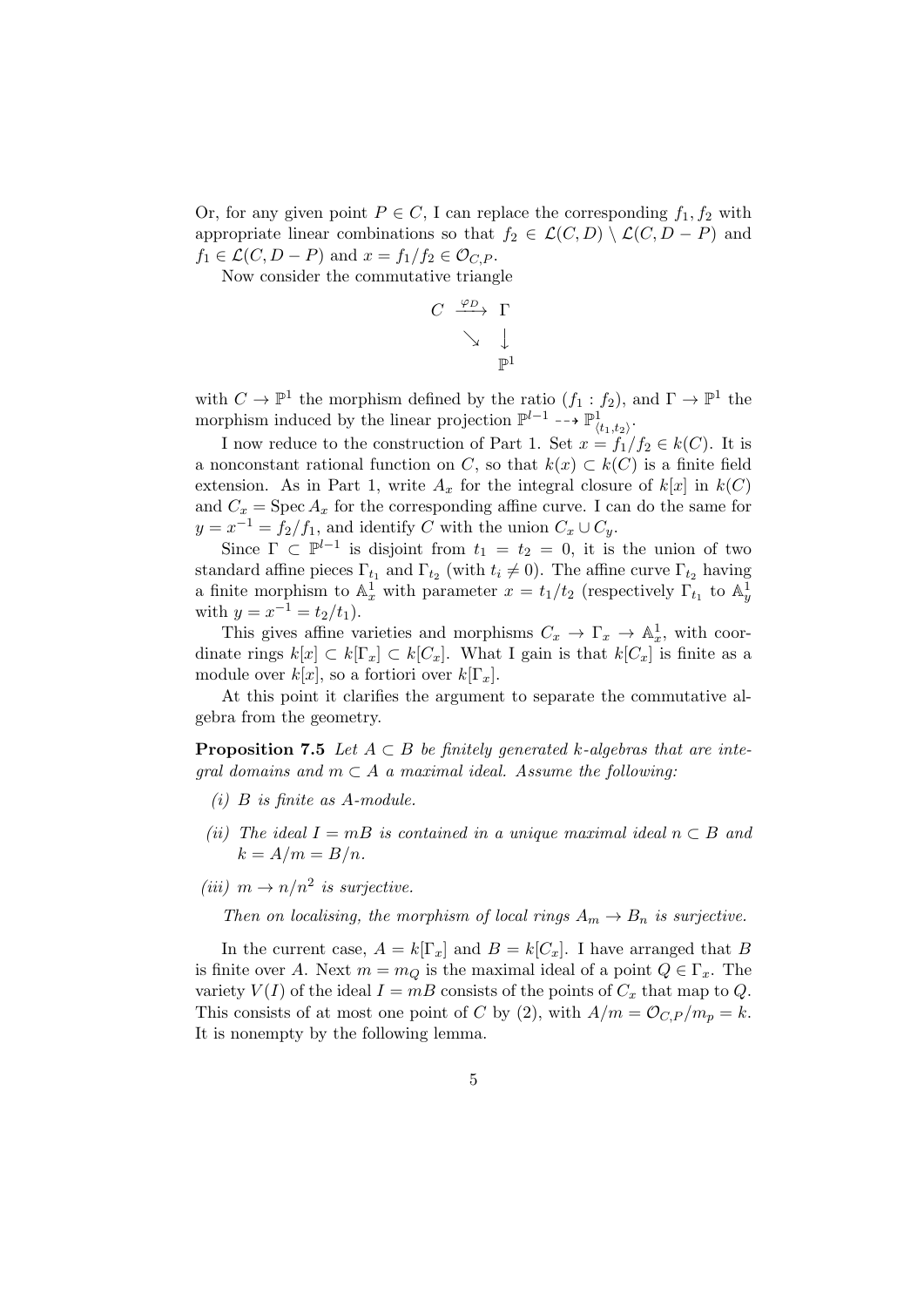**Lemma 7.6**  $m \cancel{B} \neq \cancel{B}$ , so  $m \cancel{B}$  is contained in a maximal ideal of  $\cancel{B}$ .

By contradiction, assume  $B = mB$  and suppose  $b_i$  generate B. Then  $b_i = \sum a_{ij} b_j$  with  $a_{ij} \in m$ , and the usual determinant trick gives  $\Delta B = 0$ where  $\Delta = \det(\delta_{ij} - a_{ij})$ . Then  $\Delta = 0$  because  $1_A \in B$ , but  $\Delta \cong 1 \text{ mod } m$ , which is a contradiction.

So  $C_x \to \Gamma_x$  is surjective, and since  $\varphi_D$  is injective then  $Q = \varphi_D(P)$  for a unique  $P$ ; this implies (b). Finally, (c) holds since (3) implies that some  $f \in \mathcal{L}(C, D - P)$  has  $v_P(f) = -(dp - 1)$  which gives  $v_P(f/f_2) = 1$ .

**Reduction to local** Replace  $A \subset B$  by their localisations  $A_m \subset B_n$ . One checks that the following still hold.

- (i)  $B_n$  is still finite as  $A_m$  module.
- (ii) The ideal  $I_n = mB_n$  is contained in  $nB_n$  and we still have  $k = A/m =$  $A_m/mA_m$ ,  $k = B/n = B_n/nB_n$ .
- (iii)  $nB_n/n^2B_n = n/n^2$ , so that  $mA_m \to nB_n/n^2B_n$  remains surjective.

**Proof of the local statement** We have  $I_n \subset n$ , and by (3), and the image of  $I_n$  generates  $n/n^2$ . This means that  $n = I_n + n^2$ , so that Nakayama's lemma (applied to the *B*-module *n*) implies that  $I_n = n$ .

Now *B* is a finitely generated *k*-algebra and *n* a maximal ideal, it follows by the weak NSS that  $B/n = k$  (the same k). Therefore 1 generates  $B/I =$ *B/mB*, so that Nakayama's lemma (appplied to the *A*-module *B*) implies that 1 generates *B*.

# 8 Traditional applications of RR

## 8.1 Many characterisations of  $g = 0$

I have already treated the statement of RR for  $C = \mathbb{P}^1$  several times as remarks or exercises. There is a lot to say about it, in much the same way that there is a lot to say about the elements of the empty set.

Proposition 8.1 *Let C be a curve. Equivalent conditions*

- *(1)* There exists a divisor D of degree  $> 1$  such that  $l(D) = 1 + \deg D$ ; or
- *(1a) the same for every divisor D of degree*  $\geq 1$ *.*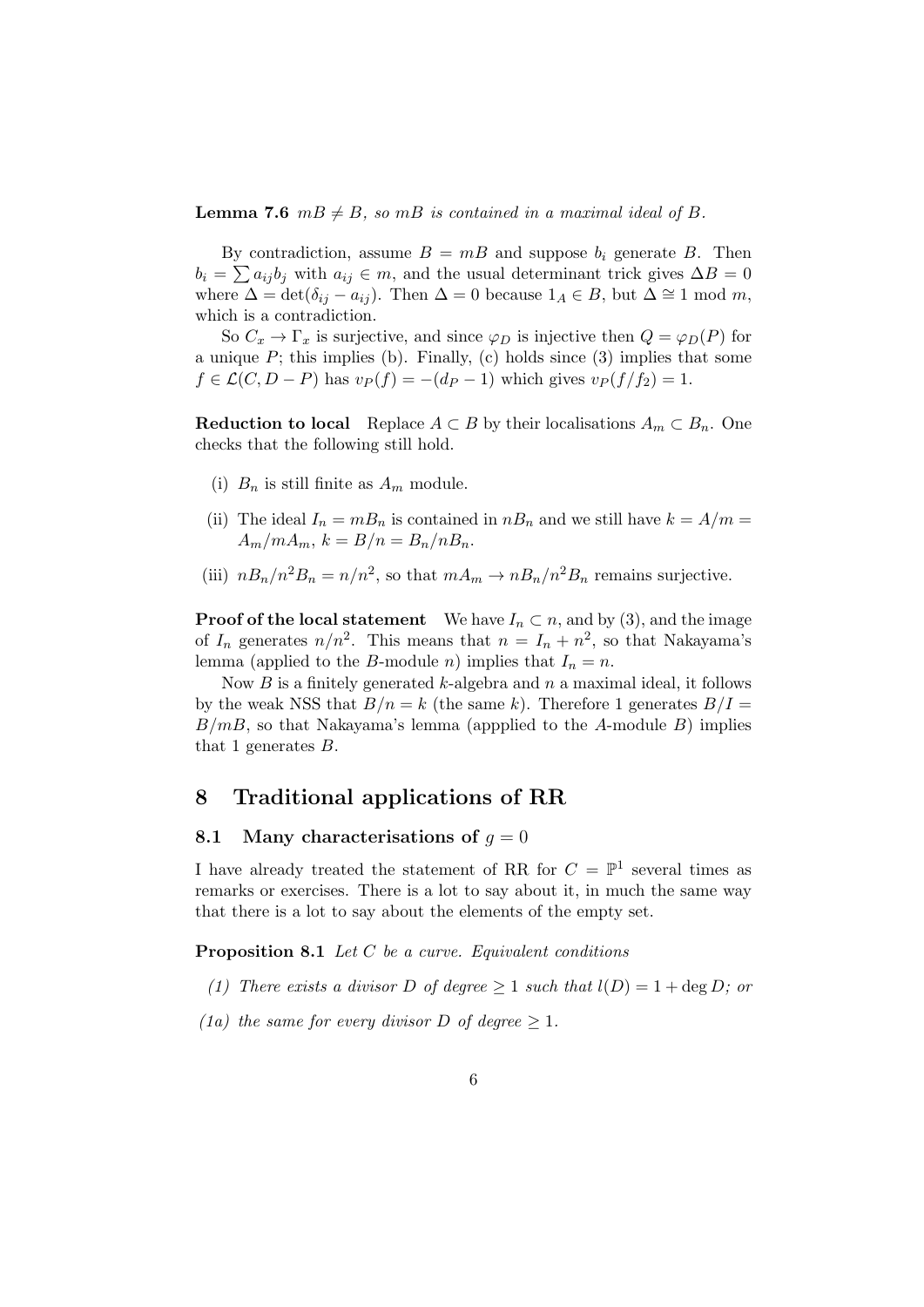- *(2)* There exist  $P \neq Q \in C$  such that  $P \stackrel{\text{lin}}{\sim} Q$ ; or
- *(2a)* the same for every  $P, Q \in C$ .
- $(3)$   $q(C)=0$ .
- $(4)$   $C \cong \mathbb{P}^1$ .

This is all easy. If  $l(D) = 1 + \deg D$  with  $\deg D > 1$ , the same continues to hold for  $D - P$ , and by induction we get a divisor of degree 1 with  $l(D) = 2$ . Then the linear system *|D|* contains every  $P \in C$  as a divisor, proving 2. The map  $\varphi_D : C \to \mathbb{P}^1$  is an isomorphism by Theorem 7.3.

## 8.2 Treatment of  $q = 1$

The ideas around RR provides practically the whole of the geometric theory and function theory of elliptic curves. First, to restate RR in the special case  $q = 1$ , it says that  $l(D) = \deg D$  for every divisor *D* of degree  $\geq 1$ . For *D* of degree 0, either  $D \stackrel{\text{lin}}{\sim} 0 \stackrel{\text{lin}}{\sim} K_C$  or  $l(D) = 0$ .

A curve of genus 1 is isomorphic to a plane cubic  $C \cong C_3 \subset \mathbb{P}^2$ . Just choose any divisor *D* of degree 3. The  $l(D) = 3$ , whereas  $l(D - P) = 2$  and  $l(D-P-Q) = 1$  for every  $P,Q \in C$ , so that  $\varphi_D : C \to \mathbb{P}^2$  is an isomorphism to its image by Theorem 7.3. The linear system of lines of  $\mathbb{P}^2$  pull back to the set  $|D|$  of effective divisors linearly equivalent to  $D$ , so that the image  $\varphi_D(C)$  is a nonsingular cubic curve.

Next, for the group law, the basic point is that a divisor *D* of degree 1 on *C* has  $l(D) = 1$ , so is linearly equivalent to a uniquely specified effective divisor of degree 1, necessarily a point  $P \in C$ . This makes the set of points of *C* into a coset of the group  $Pic^0 C$  of divisor classes of degree 0. We need to specify a point  $O \in \mathbb{C}$  as the neutral element to get out of the coset and into the subgroup.

This construction is important, so I spell it out: write Div *C* for the group of all divisors of *C* (the free Abelian group generated by the points  ${P \in C}$ , and deg: Div  $C \to \mathbb{Z}$  for the degree map. Its kernel is the group  $Div<sup>0</sup> C$  of divisors of degree 0.

The principal divisors

$$
PDiv C = \{ \text{div } f \mid f \in k(C)^{\times} \}
$$
\n(8.1)

also form a group, isomorphic to  $k(C)^{\times}/k^{\times}$ . This is a subgroup of Div<sup>0</sup> *C*, because by Main Proposition (I) a principal divisor has degree 0.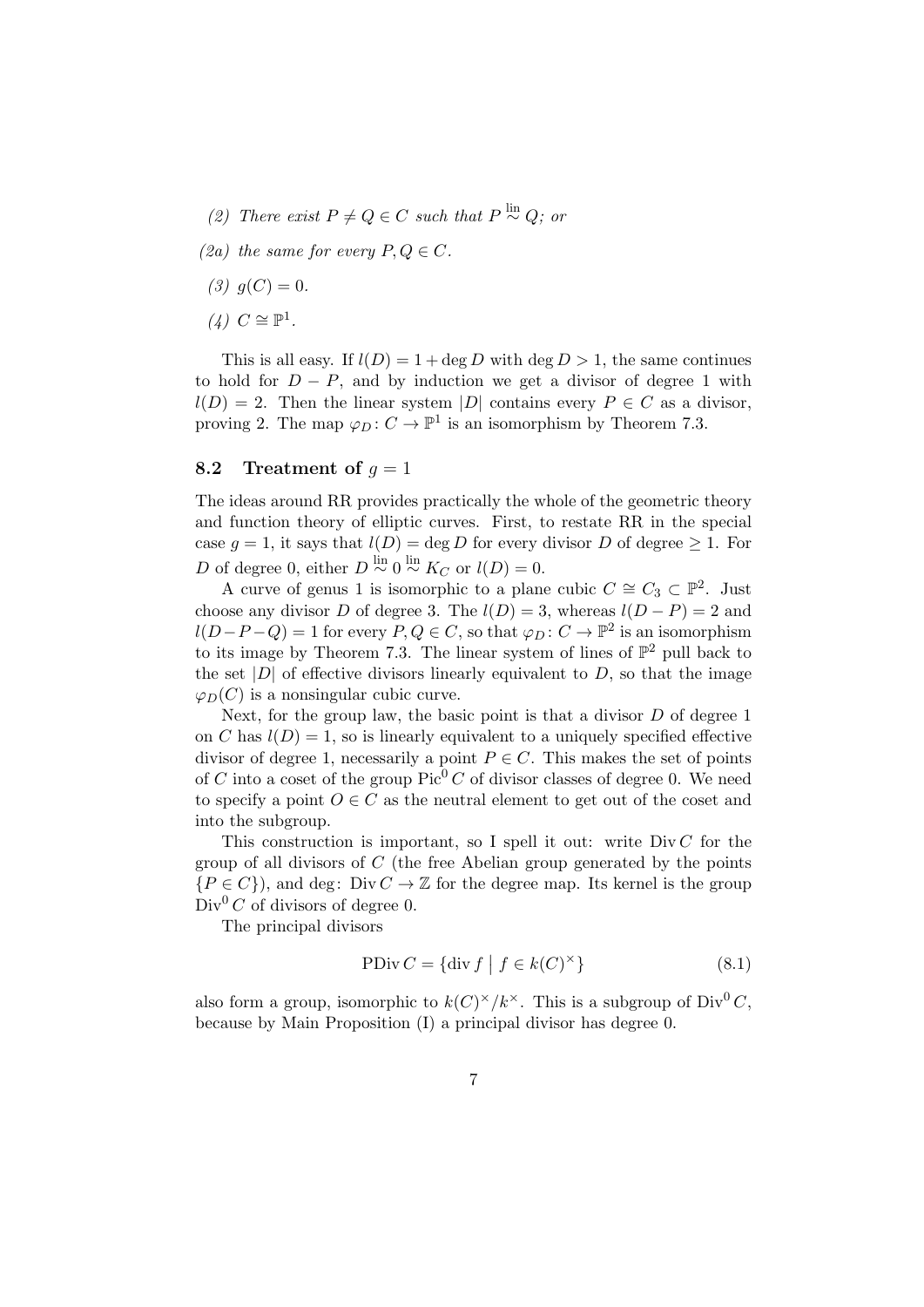Now define  $Pic^{0} C$  as the quotient group

$$
\operatorname{Pic}^0 C = \operatorname{Div}^0 C / \operatorname{PDiv} C = \operatorname{Div}^0 C / \stackrel{\text{lin}}{\sim}.
$$
 (8.2)

The group law on this is just addition of divisors mod linear equivalence, and the zero element is the class of the zero divisor.

Along with Pic<sup>0</sup> *C*, consider its coset Pic<sup>1</sup> *C* formed by divisors of degree 1 up to linear equivalence. As we have seen, this is in bijection with *C* itself. Now choosing any point  $O \in C$  provides a bijective map Pic<sup>0</sup>  $C \rightarrow$  $Pic<sup>1</sup> C \rightarrow C$  by  $[D] \mapsto [D+O]$ . That is, a divisor class *D* of degree 0 maps to the divisor class  $D + O$ , which is linearly equivalent to a unique  $P \in C$ ; the inverse bijection  $C \to Pic^{0} C$  takes *P* to the class of  $P - O$ . In conclusion, the group law on *C* is

$$
(P,Q)\mapsto (P-O,Q-O)\mapsto (P+Q-2O)\mapsto (P+C,Q),
$$

where the middle step is addition in Pic<sup>0</sup>, and  $P + CQ$  is the unique effective divisor linearly equivalent to  $P + Q - O$ .

There are a couple of exercises concerned with interpreting the traditional geometric  $P + Q + R$  form of the group law on a nonsingular plane cubic curve (otherwise known as the secant-tangent construction) [UAG, Chap. 2] within the current treatment.

# 8.3  $g \geq 2$ : canonical embedding versus hyperelliptic

A curve *C* of genus *g* has a canonical divisor *K* with deg  $K = 2g - 2$  and  $l(K) = g$ . In the main case  $g \geq 2$ , we have the following dichotomy.

**Theorem 8.2** *Write*  $\varphi_K : C \to \mathbb{P}^{g-1}$  *for the canonical map of C, defined by*  $|K_C|$ *. Then* either  $\varphi_K$  *is an isomorphism to its image*  $C \subset \mathbb{P}^{g-1}$  *and the hyperplanes of*  $\mathbb{P}^{g-1}$  *cut out the canonical system*  $|K|$  *on C.* Or *C has a linear system*  $g_2^1$ , and  $\varphi_K$  *is obtained as the composite of the double covering*  $C \to \mathbb{P}^1$  given by the  $g_2^1$ , followed by the embedding  $\mathbb{P}^1 \cong \Gamma_{g-1} \subset \mathbb{P}^{g-1}$  as the *rational normal curve of degree*  $g - 1$ *.* 

Every curve of genus  $q = 2$  is hyperelliptic: the canonical system  $|K_C|$ is itself a  $g_2^1$ .

**Proof** Equality  $\mathcal{L}(K - P) = \mathcal{L}(K)$  holds only for  $g = 0$  (when both spaces are zero). For RR would give  $l(P) - g = 1 - g + \deg P$ , that is,  $l(P) = 2$ , one of the characterisations of  $\mathbb{P}^1$  of Proposition 8.1.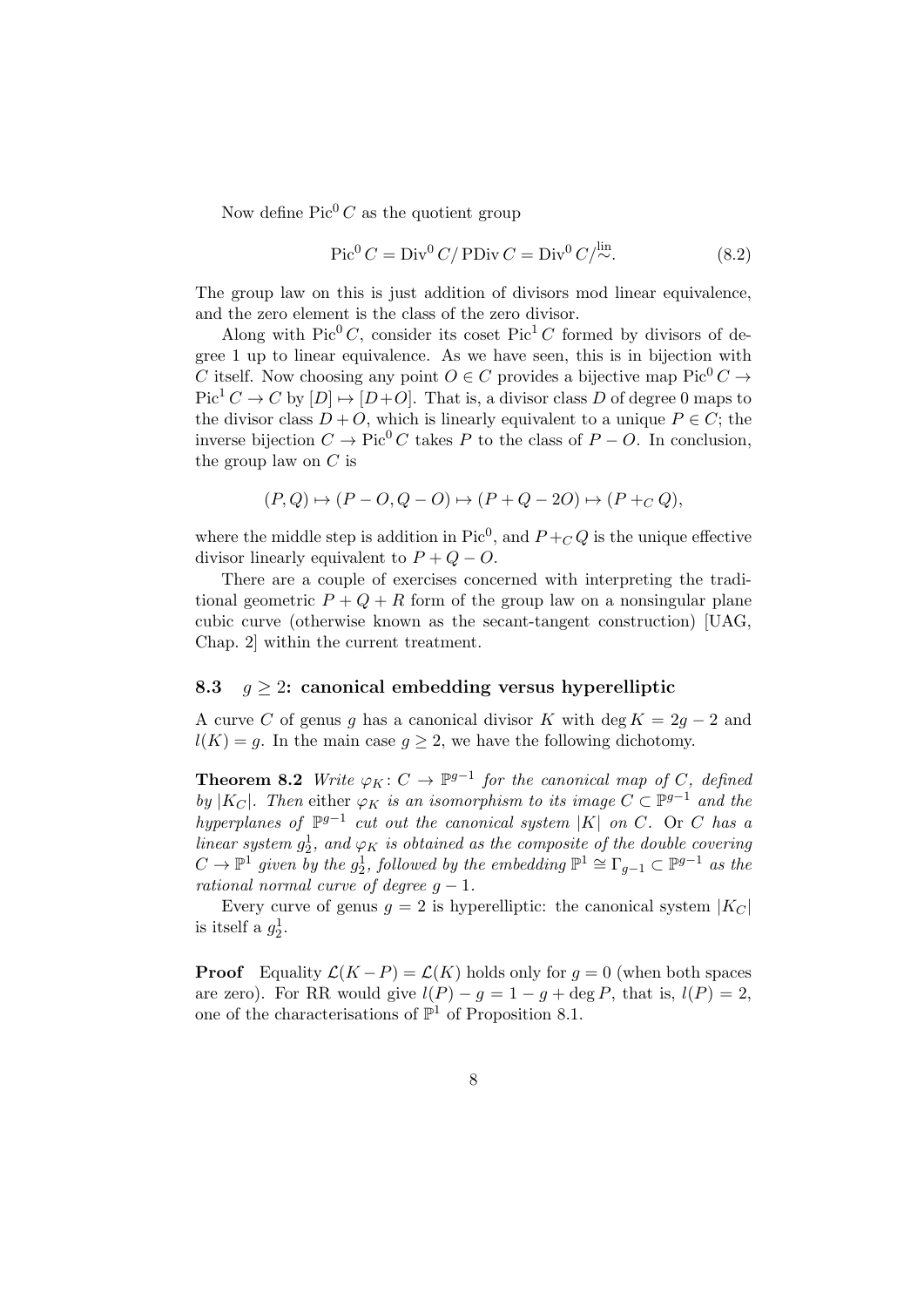Next if  $\mathcal{L}(K - P - Q) = g - 2$  for every  $P, Q \in C$  then Theorem 7.3 guarantees that  $\varphi_K$  is an embedding, which is one leg of the dichotomy. It remains to analyse the other leg, when  $\mathcal{L}(K - P - Q) = g - 1$  for some  $P + Q$ . In this case RR gives

$$
l(P+Q) - (g-1) = 1 - g + 2
$$
, that is,  $l(P+Q) = 2$ . (8.3)

Thus  $D = P + Q$  has  $l(D) = 2$ , so that  $|D|$  is a  $g_2^1$ . It forms a pencil  $|D|$ , made up of moving pairs  $P + Q \in |D|$  parametrised by  $\mathbb{P}^1$ , each of which also has  $\mathcal{L}(K_C - P - Q) = g - 1$ . When *P*, *Q* are distinct, they go to the same point under  $\varphi_{K_C}$ . When they coincide  $\mathcal{L}(K_C - 2P) = \mathcal{L}(K_C - P)$  so that ever  $f \in \mathcal{L}(K_C - P)$  vanishes twice at P, so cannot provide a local parameter at *P*. The  $g_2^1$  defines a 2-to-1 morphism  $\varphi_D : C \to \mathbb{P}^1$ , so that *C* is hyperelliptic. Q.E.D.

## 8.4 Hyperelliptic special linear systems

The hyperelliptic curves  $y^2 = f_{2q+2}(x_1, x_2)$  provide the valuable portfolio of introductory examples discussed in introductory Lecture 3. They provide in particular curves of every genus *g*, and the topological picture of a Riemann surface of genus *g*. They also play a structural role in the theory of linear systems, starting with their role as counterexamples to canonical embedding as above, and at several points in what follows.

Every special linear system on a hyperelliptic curve *C* comes from its special pencil  $|A| = g_2^1$ . I discuss this in more detail: write  $t_1, t_2$  for homogeneous coordinates on  $\mathbb{P}^1$ , corresponding to a basis  $f_1, f_2 \in \mathcal{L}(A)$ . For any  $b \geq 1$ , the homogeneous forms of degree *b* in  $t_1, t_2$  form a vector space of dimension  $b + 1$  based by

$$
S^{b}(t_1, t_2) = \left\{ t_1^{b}, t_1^{b-1} t_2, \dots, t_2^{b} \right\}.
$$
 (8.4)

These forms are linearly independent on  $\mathbb{P}^1$ , as are their pullbacks  $S^b(f_1, f_2)$ in  $k(C)$  (because the ratio  $f_1/f_2 = t_1/t_2$  is a nonconstant function on *C*, and a transcendental generator of its function field  $k(C)$ ). They base a  $(b+1)$ -dimensional vector subspace of  $\mathcal{L}(bA)$ . In the case  $b = q-1$ , this means that  $(g-1)A$  has degree  $2g-2$  and  $l((g-1)A) = g$ , and therefore  $(g-1)A \stackrel{\text{lin}}{\sim} K_C$  is a canonical divisor. It follows that  $S^b(f_1, f_2)$  base  $\mathcal{L}(bA)$ for  $b = 1, \ldots, q - 1$ .

The divisor  $gA = K_C + A$  has degree 2g, so is regular and has  $l(gA)$  =  $g+1$  by Proposition 5.7, (c). Thus  $S<sup>g</sup>(f_1, f_2)$  also base the whole of  $\mathcal{L}(gA)$ , so that the morphism  $\varphi_{K_C+A}$  is also composed of  $C \to \mathbb{P}^1$ . You have to go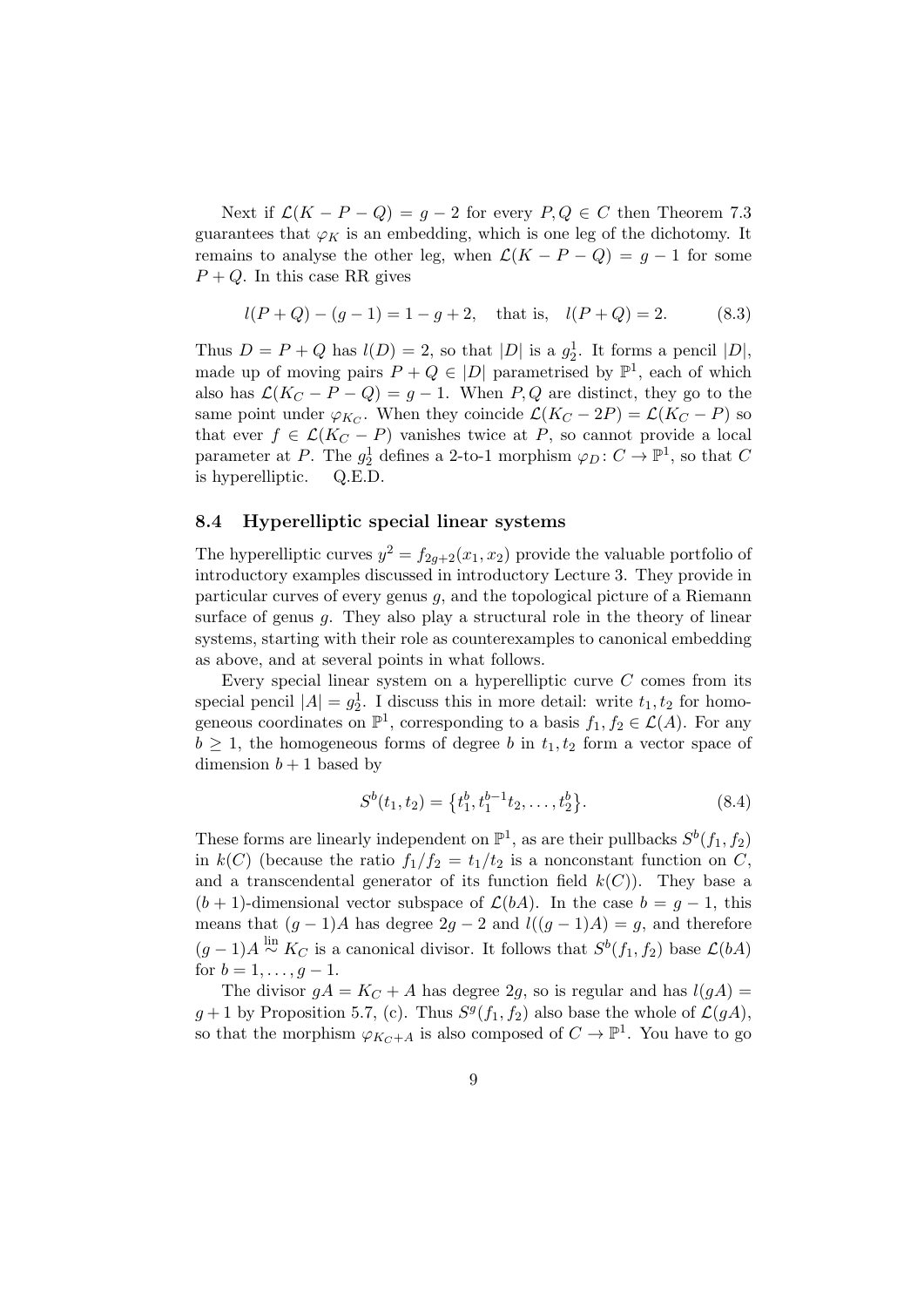Figure 8.1: Geometric Riemann–Roch: the hyperplanes of  $\mathbb{P}^{g-1}$  through the linear span  $\langle D \rangle$  of *D* cut out the complete linear system  $|K_C - D|$ , and vice-versa. In particular, for  $d \leq g - 1$ , a divisor  $D = P_1 + \cdots + P_d$  moves in a linear system  $g_d^r$  if and only if the points of *D* in  $C \subset \mathbb{P}^{g-1}$  span a projective linear subspace of dimension  $d - r - 1$ .

to  $(g+1)A$  before you find a function *y* on *C* that is not a rational function of  $f_1/f_2$ , so is capable of distinguishing the pairs of conjugate points of  $|A|$ and generating  $k(C)$  as a quadratic extension of  $k(\mathbb{P}^1)$ .

Recall that a special linear system  $|D|$  on a curve  $C$  is one for which  $l(D) > 1-g + \deg D$ , so that  $|K_C - D| \neq \emptyset$ . The moving part of  $|D|$  is a linear subsystem of  $|K_C|$ . For a hyperelliptic curve  $|K_C| = |(g-1)A| = (g-1)|A|$ . It follows that every special linear system on  $C$  has a multiple of  $g_2^1$  as its moving part.

# 8.5 Geometric form of RR

A main feature of the RR formula

$$
l(D) - l(K_C - D) = 1 - g + \deg D \tag{8.5}
$$

is that, for a given *C* and given degree deg *D* in the range  $[0, \ldots, 2q-2]$ , if  $\mathcal{L}(D)$  is bigger than expected, then so is  $\mathcal{L}(K_C - D)$ . A geometer feels the desire to draw this as the picture of Figure 8.5. If linearly independent, a set of *d* points in projective space would span a linear subspace  $\mathbb{P}^{d-1}$ . Linear dependences between the points of *D* correspond to the dimension of the linear system  $g_d^r = |D|$ . For example, three points map to collinear point of  $\varphi_K(C) \subset \mathbb{P}^{g-1}$  if and only if  $D = |P_1 + P_2 + P_3|$  moves in a  $g_3^1$ .

# 9 Clifford's theorem and the free pencil trick

## 9.1 Multiplying RR spaces and the linear-bilinear problem

So far, I have discussed RR spaces mainly as *k*-vector subspaces of the function field  $k(C)$ . This section adds the multiplication in  $k(C)$ , that defines a bilinear map  $\mathcal{L}(D_1) \times \mathcal{L}(D_2) \to \mathcal{L}(D_1 + D_2)$  for any two divisors  $D_1, D_2$ .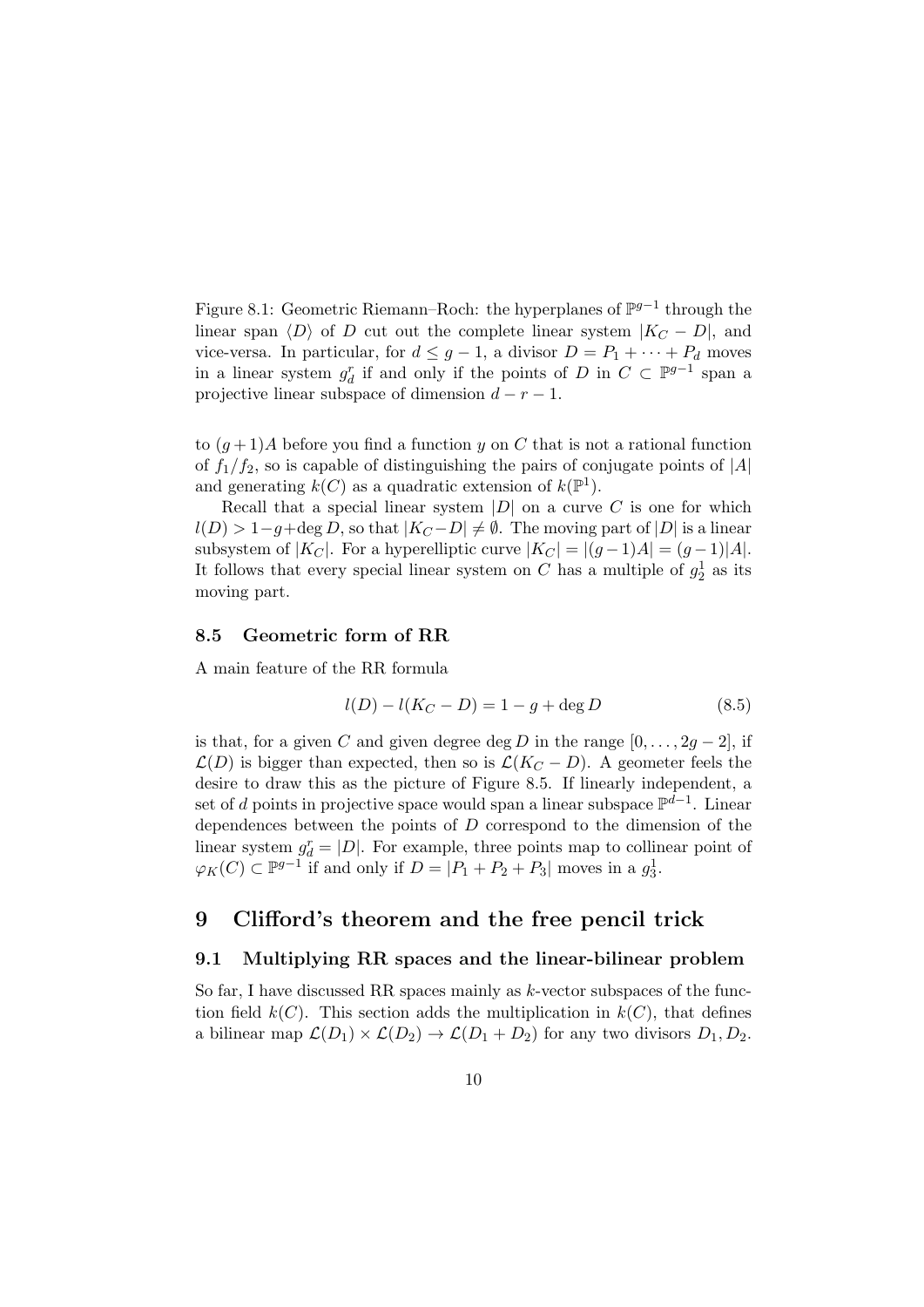Lemma 9.4 and Proposition 9.5 give a first introduction to the *linear-bilinear problem*: if a bilinear map  $V_1 \times V_2 \to W$  is nondegenerate in some sense, does that imply a lower bound on the rank of the associated linear map  $V_1 \otimes V_2 \rightarrow W$ ?

The following argument is quite elementary, but plays a significant role at several points in what follows. I say that two effective divisors  $A, B$  on *C* are *coprime* if they have no points in common. That is  $A = \sum a_P P$  and  $B = \sum b_P P$  have  $a_P, b_P \geq 0$ , but no *P* is in the support of both. Coprime means that vanishing at *A* and *B* are independent conditions, so vanishing at both *A* and *B* is equivalent to vanishing at  $A + B$ . This implies the following result.

**Proposition 9.1 (coprime divisors)** Let A, B be effective divisors that are coprime, and D any divisor. Then the vector subspaces  $\mathcal{L}(D - A)$  and  $\mathcal{L}(D - B)$  *of*  $\mathcal{L}(D)$  *intersect in*  $\mathcal{L}(D - A - B)$ *.* 

*Write*  $i_A: \mathcal{L}(D - A) \hookrightarrow \mathcal{L}(D)$  *for the inclusion map, and similarly for B. These are just inclusion maps (the identity of*  $k(C)$ *). Then the sequence* 

$$
0 \to \mathcal{L}(D-A-B) \xrightarrow{\binom{-i_B, i_A}{}} \mathcal{L}(D-A) \oplus \mathcal{L}(D-B) \xrightarrow{\binom{i_A}{i_B}} \mathcal{L}(D). \quad (9.1)
$$

*is exact. Therefore*  $l(D) \ge l(D - A) + l(D - B) - l(D - A - B)$ .  $\Box$ 

(9.1) is formally the same shape as a codimension 2 Koszul complex.

#### 9.2 Clifford's theorem

The divisors *D* with degree in the range  $(0, 2g - 2)$  may be irregular. In this range, the maximum value of  $l(D)$  is given by the hyperelliptic linear systems  $|rA| = r|A|$  discussed in 8.4.

**Theorem 9.2 (Clifford's theorem)** Let D be a divisor having degree

 $d = \deg D$  *in the range*  $0 < d < 2q - 2$ *, and*  $l(D) = r + 1$ . (9.2)

*Then*  $d \geq 2r$ *. Moreover equality holds only for*  $|D| = |rA|$  *where A is a*  $g_2^1$ *on a hyperelliptic curve, as in 8.4*

Addendum 9.3 *The inequality*  $d \geq 2r$  *holds in the range*  $-2 \leq d \leq 2g$ , *and strict inequality holds except for the following cases:*

(1) *C* is hyperelliptic with  $A = g_2^1$ , and  $D = rA$  for  $r = 1, ..., g - 2$ , so *that*  $d = 2r$  *and*  $l(D) = r + 1$ *.*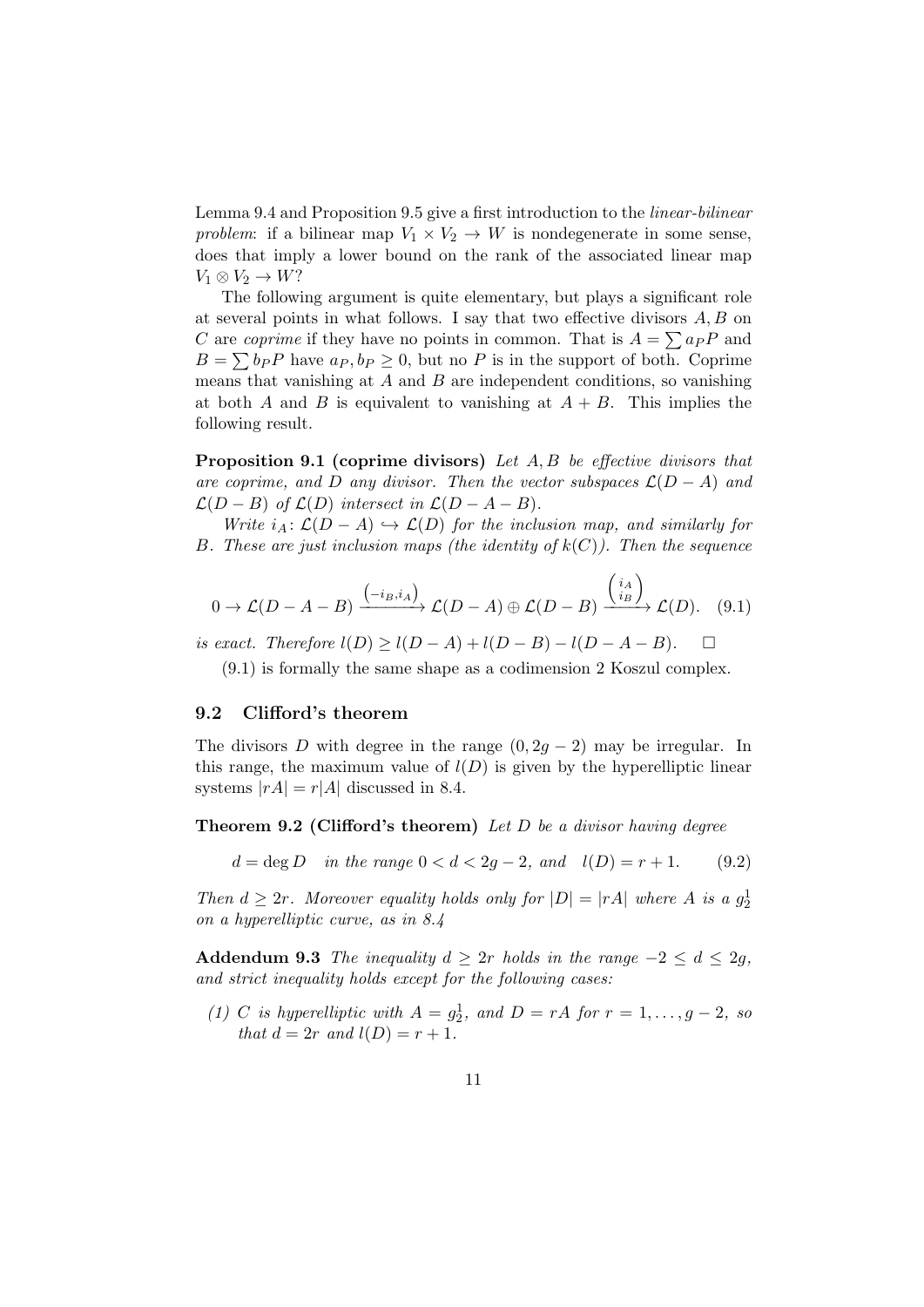- (2)  $D \stackrel{\text{lin}}{\sim} 0$  and  $r = d = 0$ , or  $D \stackrel{\text{lin}}{\sim} K_C$  and  $r = g 1$ ,  $d = 2g 2$ .
- *(3)*  $d = -2$  and  $r = -1$ , or  $d = 2q$  and  $l(D) = q + 1$ , so  $r = q$ .

Only case (1) has any content, and is specific to hyperelliptic curves. The rest is formal tidying up. Strict inequality holds for every divisor *D* of degree  $-1$  (when  $l(D) = 0$ , so  $r = -1$ ) or  $2g - 1$  (when  $l(D) = g$ , so  $r = g - 1$ ).

**Proof** Consider the multiplication map  $\mathcal{L}(D) \times \mathcal{L}(K_C - D) \to \mathcal{L}(K_C)$ . The two RR spaces  $\mathcal{L}(D)$  and  $\mathcal{L}(K_C - D)$  are *k*-vector subspaces of  $k(C)$  and the map is multiplication in  $k(C)$ . It is clearly bilinear over k and nondegenerate (this means that  $f \neq 0$ ,  $g \neq 0$  implies that  $fg \neq 0$ ).

**Lemma 9.4** If  $V_1 \times V_2 \rightarrow W$  *is a nondegenerate bilinear map, the induced linear map*

$$
\psi \colon V_1 \otimes V_2 \to W \tag{9.3}
$$

 $has$  rank  $\psi \geq \dim V_1 + \dim V_2 - 1$ .

**Proof of Lemma** Write  $n = \dim V_1$  and  $m = \dim V_2$ . Recall that  $V_1 \otimes V_2$ contains *primitive tensors*  $v_1 \otimes v_2$  for  $v_1 \in V_1$  and  $v_2 \in V_2$ . If we write  $V_1 \otimes V_2$  as the space  $\text{Mat}(n \times m)$  of  $n \times m$  matrices, the primitive tensors are the tensors of rank 1. These form the affine subvariety defined by the  $2 \times 2$  minors of a matrix. This variety clearly has dimension  $n + m - 1$ .

The kernel of  $\psi$  in (9.3) is a vector subspace  $V_1 \otimes V_2$  intersecting the primitive tensors only in 0. It follows that its codimension in  $V_1 \otimes V_2$  is at least  $n + m - 1$ .

An algebraic geometer considers it clearer to express the same argument in projective space:  $\mathbb{P}(\ker \psi)$  is a linear subspace in the projective space  $\mathbb{P}^N = \mathbb{P}(V_1 \otimes V_2)$ , and is disjoint from the Segre embedding of  $\mathbb{P}(V_1) \times \mathbb{P}(V_2)$ . This is the projectivisation of the above subvariety of  $\text{Mat}(n \times m)$  of matrices of rank 1. It is a projective subvariety of dimension dim  $V_1 + \dim V_2 - 2$ , and a projective linear subspace of smaller codimension must intersect it. Therefore our kernel must have codimension  $\geq \dim V_1 + \dim V_2 - 1$ . This gives rank  $\psi \geq \dim V_1 + \dim V_2 - 1$  as required.  $\Box$ 

For the proof of Clifford's theorem, the map  $\psi$  of the lemma has rank  $\geq l(D)+l(K_C-D)-1$  and maps to the *g*-dimensional space  $\mathcal{L}(K_C)$ . Putting this together with the RR formula give

$$
l(D) + l(K_C - D) - 1 \le g \tag{9.4}
$$

$$
l(D) - l(K_C - D) = 1 - g + d. \tag{9.5}
$$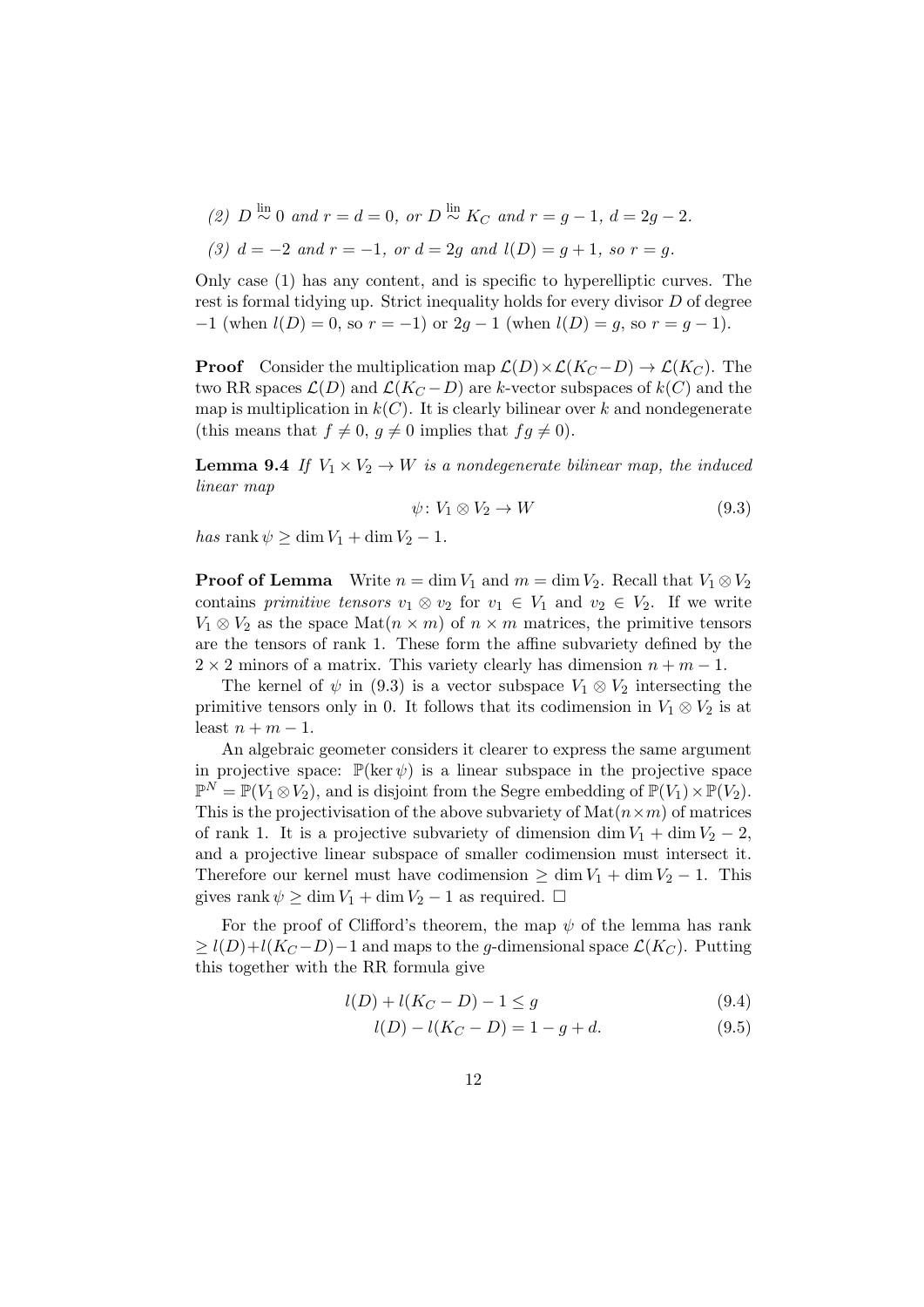Adding the two gives  $2l(D) \leq d+2$ , that is,  $d \geq 2r$ . This proves the inequality.

I turn now to the case of equality. Suppose that *C* has genus *g*, and that *D* is a divisor of degree 2*r* with  $l(D) = r + 1$ . Write  $E = K_C - D$ , so that the RR formula says that deg  $E = 2g - 2 - 2r$  and  $l(E) = g - r$ . The two divisors *D* and *E* appear symmetrically with  $r \leftrightarrow g-1-r$ . There is nothing to prove if  $r \le 1$  or  $r \ge g - 2$ : if  $r = 1$  then  $|D|$  is a  $g_2^1$ , whereas if  $r = g - 2$ then  $|E|$  is a  $g_2^1$ , so that *C* is hyperelliptic and  $|D| = |(g-2)E|$ .

In the contrary case, both  $|D|$  and  $|E|$  are linear systems of (projective) dimension  $\geq 2$ . For a point  $P \in C$ , both  $|D - P|$  and  $|E - P|$  are still positive dimensional linear systems, so there are  $D \in |D|$  and  $E \in |E|$  with at least the point *P* in common, but neither contained in the other (they move indepently in nontrivial linear systems); fix such a *D* and *E*.

Write  $D' = \text{gcd}(D, E)$  for the greatest common divisor of *D* and *E*. By this I mean the greatest divisor that is  $\leq$  both *D* and *E*. The two divisors  $A = D - D'$  and  $B = E - D'$  are effective and coprime, and  $D'' = D' + A + B = D + E - D' = \text{lcm}(D, E)$  is the least divisor  $\geq$  both *D* and *E*.

Now  $D' + D'' = D + E \stackrel{\text{lin}}{\sim} K_C$ . Proposition 9.1 on coprime pairs applies to *A* and *B* and  $\mathcal{L}(D'')$ , and (9.1) gives

$$
l(D') + l(D'') \ge l(D) + l(E). \tag{9.6}
$$

Now by assumption *D* and  $E = K_C - D$  are linear systems  $g_{2r}^r$  and  $g_{2s}^s$  (for  $s = g - 1 - r$ , with the biggest possible RR spaces for their degree. The same must apply to  $l(D')$  and  $l(D'')$ .

To spell this out,  $D + E = K_C$ , and  $l(D) + l(E) = g + 1$ . Also  $D' + D'' =$  $D + E \stackrel{\text{lin}}{\sim} K_C$ , and as just proved,

$$
l(D') + l(D'') \ge l(D) + l(E). \tag{9.7}
$$

Now the Clifford inequality applied to  $D'$  and  $D''$  gives

$$
\deg D' \ge 2(l(D') - 1), \quad \text{and} \quad \deg D'' \ge 2(l(D'') - 1), \tag{9.8}
$$

hence

$$
2g - 2 = \deg D' + \deg D'' \ge 2(l(D') + l(D'')) - 4
$$
  
 
$$
\ge 2(l(D) + l(E)) - 4 = 2g - 2,
$$

which does not leave much room for argument.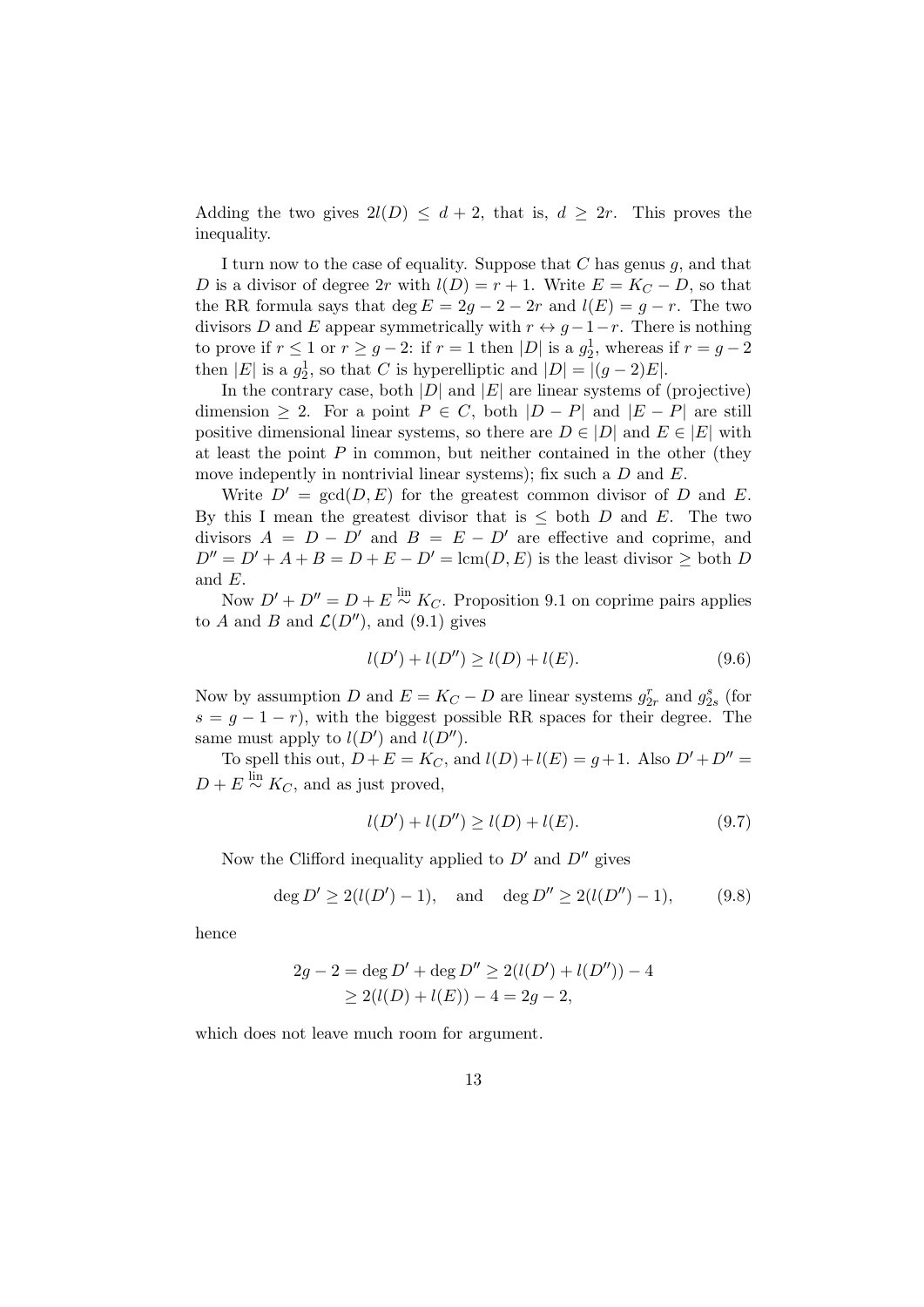This proves that *D'* also has the equality deg  $D' = 2(l(D') - 1)$ , so is a  $g^{r'}_{2r'}$  but with  $r' < r$ . By induction on *r*, it follows that *C* is hyperelliptic. By the discussion of 8.4, all the divisors in the argument are multiples of  $A = g_2^1$ . <sup>2</sup>. Q.E.D.

## 9.3 The Castelnuovo free pencil trick

The Castelnuovo free pencil trick applies Proposition 9.1 on coprime divisors to give a lower bound on the rank of multiplication maps

$$
\mathcal{L}(E_1) \otimes \mathcal{L}(E_2) \to \mathcal{L}(E_1 + E_2) \tag{9.9}
$$

when we can find a suitable free pencil *D* inside  $|E_1|$ .

Let *D* be a divisor and  $U \subset \mathcal{L}(C, D)$  a 2-dimensional vector subspace such that the linear subsystem  $\mathbb{P}^1_U \subset |D|$ , made up of the effective divisors

$$
\operatorname{div} s + D = D_s \quad \text{for } s \in U,\tag{9.10}
$$

is a free pencil. This just means that a basis  $s_1, s_2$  of  $U$  gives divisors  $D_1 = \text{div } s_1 + D$  and  $D_2 = \text{div } s_2 + D$  that are coprime in the sense of Proposition 9.1. This is usually a free  $g_d^1$  (see Remark 7.1), but the logic of the argument allows  $U \subset \mathcal{L}(C, D)$  to be a strict subspace.

Proposition 9.5 *Let D and U be as above, and E any divisor. Consider the multiplication map*  $\mu_U: U \otimes \mathcal{L}(E) \to \mathcal{L}(D+E)$ *. Then* 

rank 
$$
\mu = \dim(U \otimes \mathcal{L}(E)) - l(D - E) = 2l(E) - l(D - E).
$$
 (9.11)

Proof The assertion is a particular case of Proposition 9.1. In fact under  $\mu$ <sub>*U*</sub>, the two summands of

$$
U \otimes \mathcal{L}(E) = s_1 \otimes \mathcal{L}(E) \oplus s_2 \otimes \mathcal{L}(E) \tag{9.12}
$$

map to

$$
s_1 \cdot \mathcal{L}(E)
$$
 and  $s_2 \cdot \mathcal{L}(E) \subset \mathcal{L}(D + E)$ , (9.13)

which intersect in  $\mathcal{L}(E - D_1 - D_2)$ .

One traditionally expresses this as an exact sequence

$$
0 \to \mathcal{L}(E - D) \to \mathcal{L}(E)^{\oplus 2} \to \mathcal{L}(D + E). \tag{9.14}
$$

The argument for (9.14) can also be written intrinsically (with a small additional headache).

Many of the interesting consequences of the Castelnuovo free pencil trick related to special divisors. However, if all the divisors in (9.14) are in the regular range (that is,  $deg(E - D) \geq 2g - 1$ ), an easy calculation with the RR formula shows that the final map is surjective.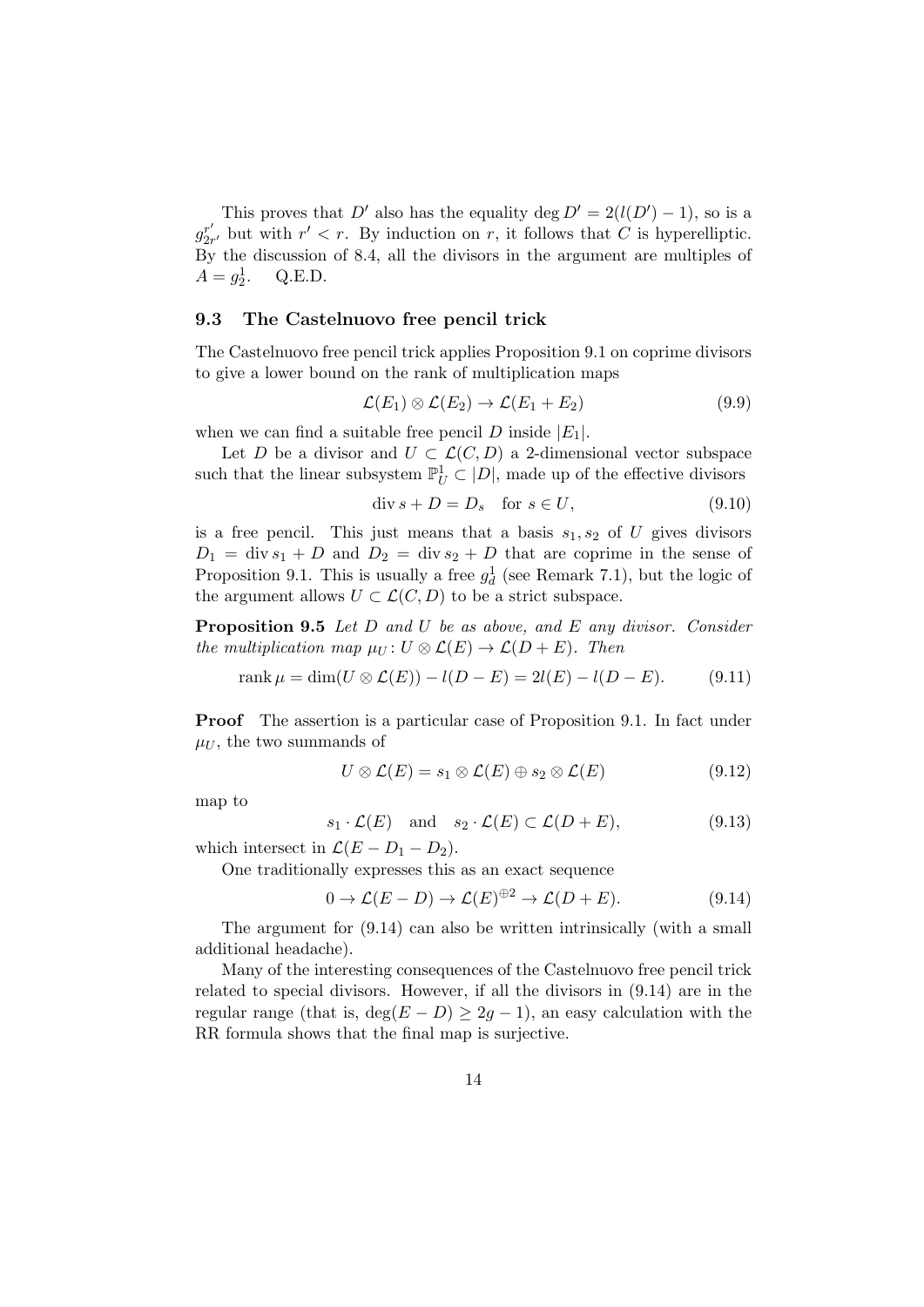#### 9.4 Max Noether's theorem

This is the typical application of the Castelnuovo free pencil trick. Let *C* be a nonhyperelliptic curve of genus *g*. Recall from Theorem 8.2 that *K<sup>C</sup>* is very ample, and identify *C* with its canonical image  $C = \varphi_{K_C}(C) \subset \mathbb{P}^{g-1}$ .

**Theorem 9.6 (Max Noether's theorem)** *For*  $d \geq 1$ *, the forms of degree d* on  $\mathbb{P}^{g-1}$  *map surjectively to*  $\mathcal{L}(C, dK_C)$ *.* 

By construction, saying that  $C = \varphi_{K_C}(C) \subset \mathbb{P}^{g-1}$  means that the linear forms on  $\mathbb{P}^{g-1}$  are the RR space  $\mathcal{L}(C, K_C)$ . In other words, the hyperplanes of  $\mathbb{P}^{g-1}$  cut out the complete canonical system  $|K_C|$ . The theorem states that, in the same way, the hypersurfaces of  $\mathbb{P}^{g-1}$  of degree d cut out the complete linear system *|dKC|*.

The basic case to work with is  $d = 2$ . The product  $s_i s_j \in \mathcal{L}(C, 2K_C)$ because  $\text{div}(s_i s_j) = \text{div} s_1 + \text{div} s_2$ . It is required to prove that the products  $s_i s_j$  include 3*g* – 3 elements that are linearly independent in  $\mathcal{L}(C, 2K_C)$ . The key to this is the Castelnuovo free pencil trick.

**Linearly general position** For  $C \subset \mathbb{P}^n$  a nonsingular curve that spans  $\mathbb{P}^n$ , it is known that *a sufficiently general hyperplane*  $H \subset \mathbb{P}^n$  *cuts C in d points that are linearly in general position*. This result is a curious backwater of the algebraic geometry literature, and I leave the proof to the Appendix below.

Choose *g* general points  $P_1, \ldots, P_g$  of  $C \subset \mathbb{P}^{g-1}$ , and assume the  $P_i$ map to the coordinate points  $(0, \ldots, 0, 1, 0, \ldots, 0) \in \mathbb{P}^{g-1}$ . Applied to the hyperplane  $V(s_1)$ , linearly general position implies that  $s_1, s_2$  vanish on the divisor  $A = P_3 + \cdots + P_q$  but not at any other point of *C*, so that  $s_1, s_2 \in \mathcal{L}(C, K_C - A)$  form a free pencil as in 9.5.

Now  $\mathcal{L}(A) = 1$ . This follows (say) from Standard Trick (b): the points  $P_3, \ldots, P_q$  are general, so subtracting them one by one from  $K_C$  give irregularity  $l(K_C - A) = 2$ , therefore  $l(A) - 2 = 1 - g + \deg A$ .

The conclusion of the free pencil trick Proposition 9.5 is that the two subspaces  $s_1\mathcal{L}(K_C)$ ,  $s_2\mathcal{L}(K_C)$  intersect only in the 1 dimensional space  $\mathcal{L}(A)$ . This means that the  $2g - 1$  monomials

$$
s_1^2, \ldots, s_1 s_g
$$
 and  $s_2^2, s_2 s_3, \ldots, s_2 s_g$  (9.15)

are linearly independent in  $\mathcal{L}(2K_C - A)$ . They vanish at the  $g - 2$  points of *A* by construction.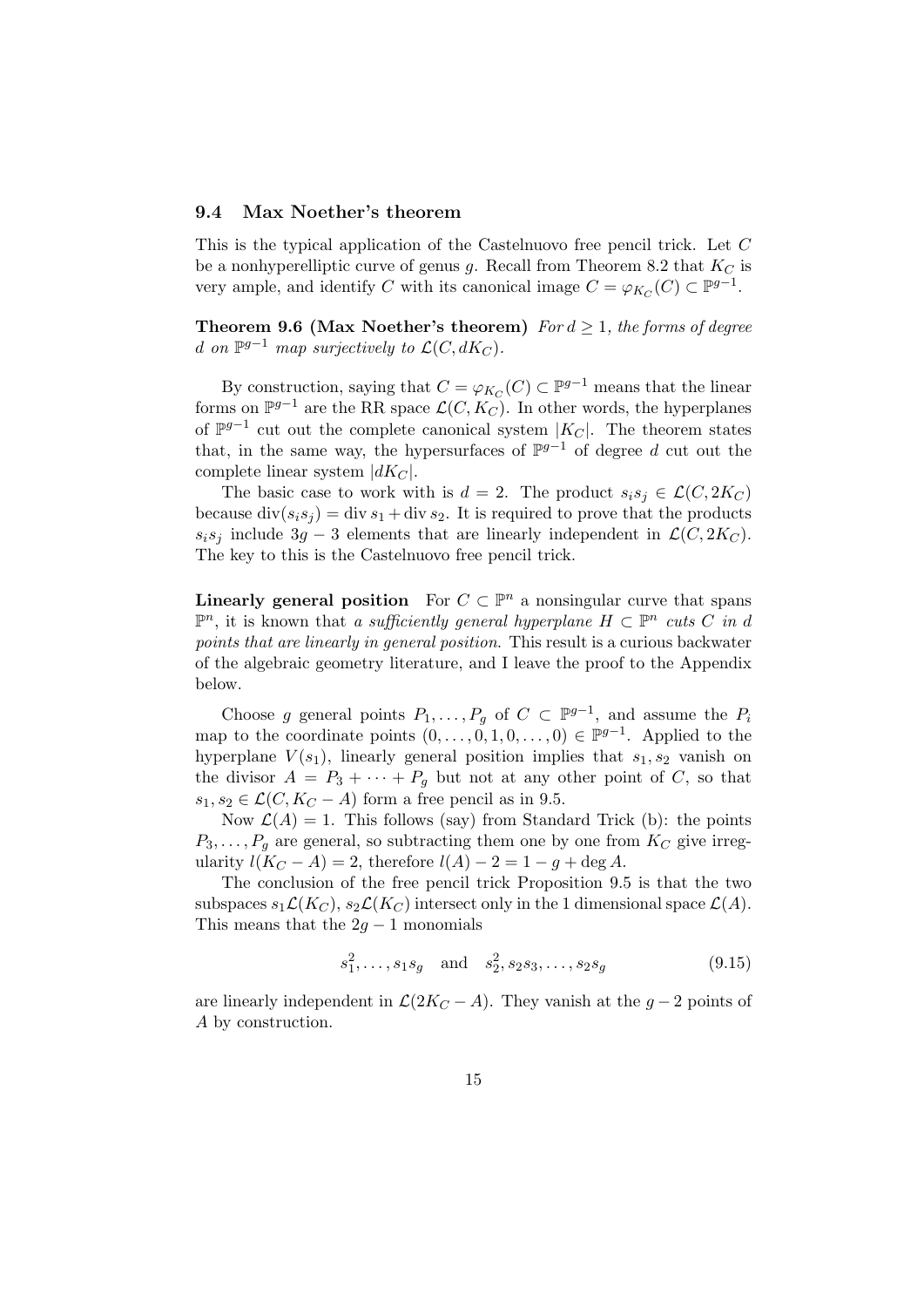Now the  $g-2$  monomials  $s_3^2, \ldots, s_g^2$  are linearly independent modulo  $\mathcal{L}(2K_C - A)$ , because at each  $P_i$ ,  $s_i^2$  is nonzero, and the others zero. They thus form a complimentary basis of  $\mathcal{L}(2K_C)$ .

For  $d \geq 3$ , by the same argument, the two subspaces  $s_1\mathcal{L}((d-1)K_C)$ and  $s_2\mathcal{L}((d-1)K_C)$  intersect in  $\mathcal{L}((d-2)K_C+A)$ . Since  $d\geq 3$  this is in the regular range, so there sum maps surjectively to  $\mathcal{L}(dK_C - A)$ , and the monomials  $s_3^d, \ldots, s_a^d$  again form a complementary basis of  $\mathcal{L}(dK_C)$ . QED monomials  $s_3^d, \ldots, s_g^d$  again form a complementary basis of  $\mathcal{L}(dK_C)$ . QED

# To do

Worked example for  $g = 4$ ,  $g = 5$ : use Max Noether's theorem to get  $Q_2 \cap F_3$ in  $\mathbb{P}^3$  and  $Q_1 \cap Q_2 \cap Q_3$  as plausible constructions the canonical models. Add a few hints looking forward to the Petri analysis.

**To do** The mult map  $\mathcal{L}(D) \otimes \mathcal{L}(K_C - D) \to \mathcal{L}(K_C)$  is called the *Petri map*. There are favourable cases in which it is surjective, that has nice consequence.

I also use the Castelnuovo free pencil trick in Chapter 4, (page 6 in the 2020 notes) in the proof that  $s_1, s_2$  in the complete sections ring  $R(C, D)$ form a regular sequence.

# 10 Appendix on inseparability

#### 10.1 Definitions

The material here is not really essential for algebraic curves (except for the easy part of the proof of linearly general position), but I hope eventually to put it all together as an appendix for the reader who needs it. Inseparable extensions are usually only mentioned in passing in a Galois theory course, and mainly to get rid of them. However there is no special mystery or difficulty about what is going on, even if it is not specially familiar.

The first thing to say is the paradoxical geometric property of an inseparable function or map. In analysis, or in geometry in characteristic 0, a function  $f(x)$  that has zero derivative everywhere, or a map  $\varphi$  all of whose partial derivatives are identically zero is of course a constant. In characteristic *p* this does not hold. If a polynomial *f* has  $f' \equiv 0$ , the only thing one can say is that *f* only involves its variables to the *p*th power.

**Separable** Let  $K \subset L$  be a field extension with  $[L : K] < \infty$ . The following equivalent conditions define what it means for  $x \in L$  to be *separable*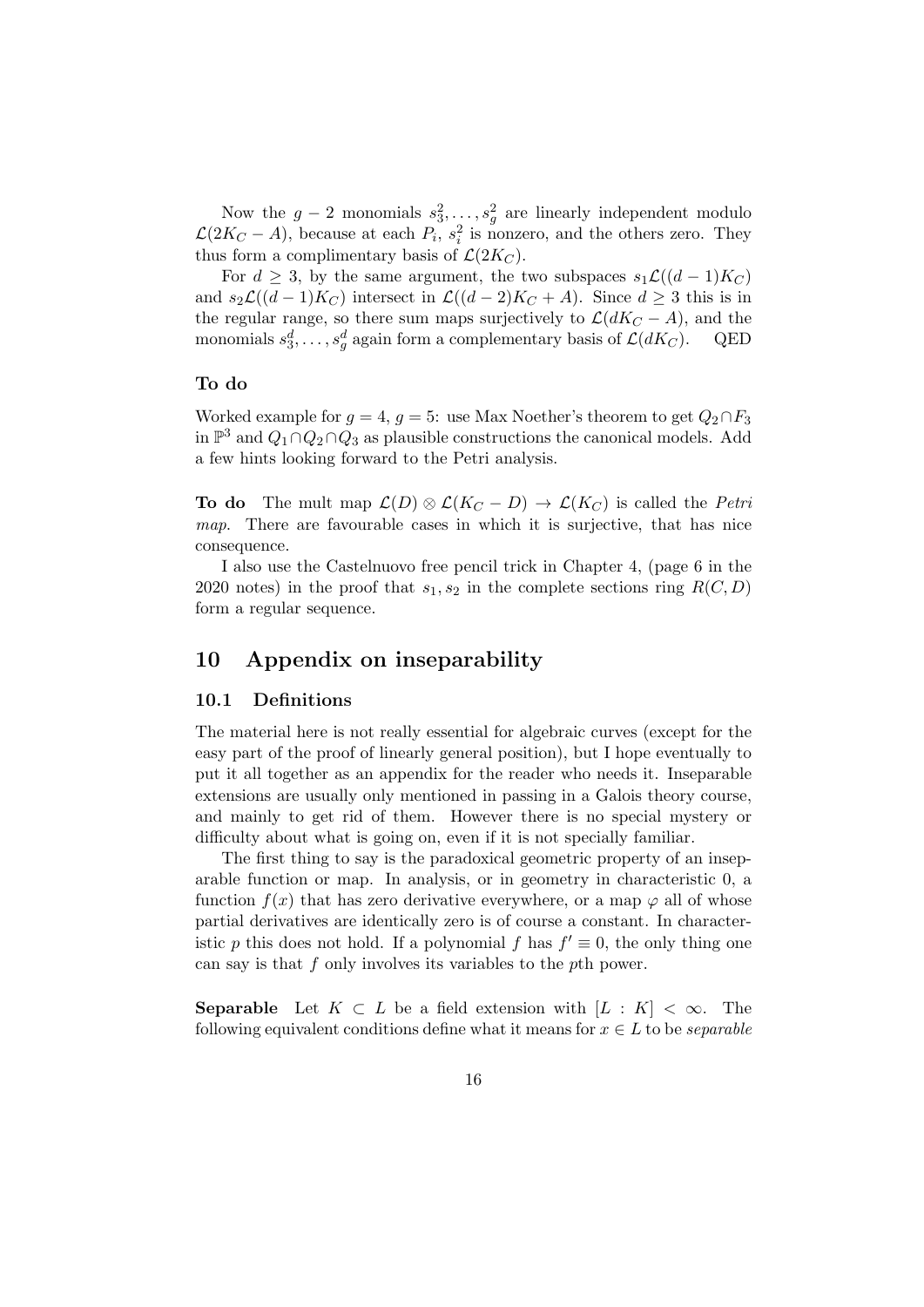over *K*, or (with a minor change of wording) for the whole extension  $K \subset L$ to be separable.

- The minimal polynomial  $f_x \in k[X]$  of *x* splits into distinct factors in any extension of *L*.
- The minimal polynomial  $f_x$  has formal derivative  $f' \neq 0$ .
- The tensor product  $L \otimes_K L$  has no nilpotents.
- The trace homomorphism  $\text{Tr}_{L/K}: L \to K$  is nonzero. Moreover the trace provides a nondegenerate bilinear pairing

$$
\text{Tr}_{L/K}(xy) \colon L \times L \to K. \tag{10.1}
$$

Sample argument: if the extension  $K \subset L$  is inseparable, then there is an *a* in *K* such that  $x^p - a$  has a root in *L*. Then  $L \otimes L$  has two such elements  $x_1 = x \otimes 1$  and  $x_2 = 1 \otimes x$  with  $x_1^p = x_2^p$ , therefore  $(x_1 - x_2)^p = 0$ , so it has nilpotents. At the same time, calculating the trace of any element of *L* by any method must involve sums of *p* identical terms, so the answer can only add to zero.

TO DO. Discussion and proof of that.

Purely inseparable The following equivalent conditions define what it means for  $x \in L$  or the whole extension  $K \subset L$  to be *purely inseparable*.

- The minimal polynomial  $f_x$  is  $X^{p^n} a = (X \alpha)^{p^n}$ .
- *x* has no other conjugates in any extension field  $L \subset L'$ .
- If  $L \subset L'$  is any extension field and  $\varphi: L \to L'$  a *K*-linear homomorphism then  $\varphi_{\big|L} = \mathrm{Id}_L$ .
- $K(x)/K$  is normal and  $\text{Aut}_K(K(x)) = \{\text{Id}\}.$

```
Standard discussion from Galois theory. L/K is a _normal_
extension if L contains all the roots of the min poly f_x
of every x in L
 \le > L = splitting field of some F in K[X]\le all the conjugates in L' of any x in L are still in L
 <=> for L in L' extension, any field homomorphism/ k from
    L -> L' takes L to itself.
```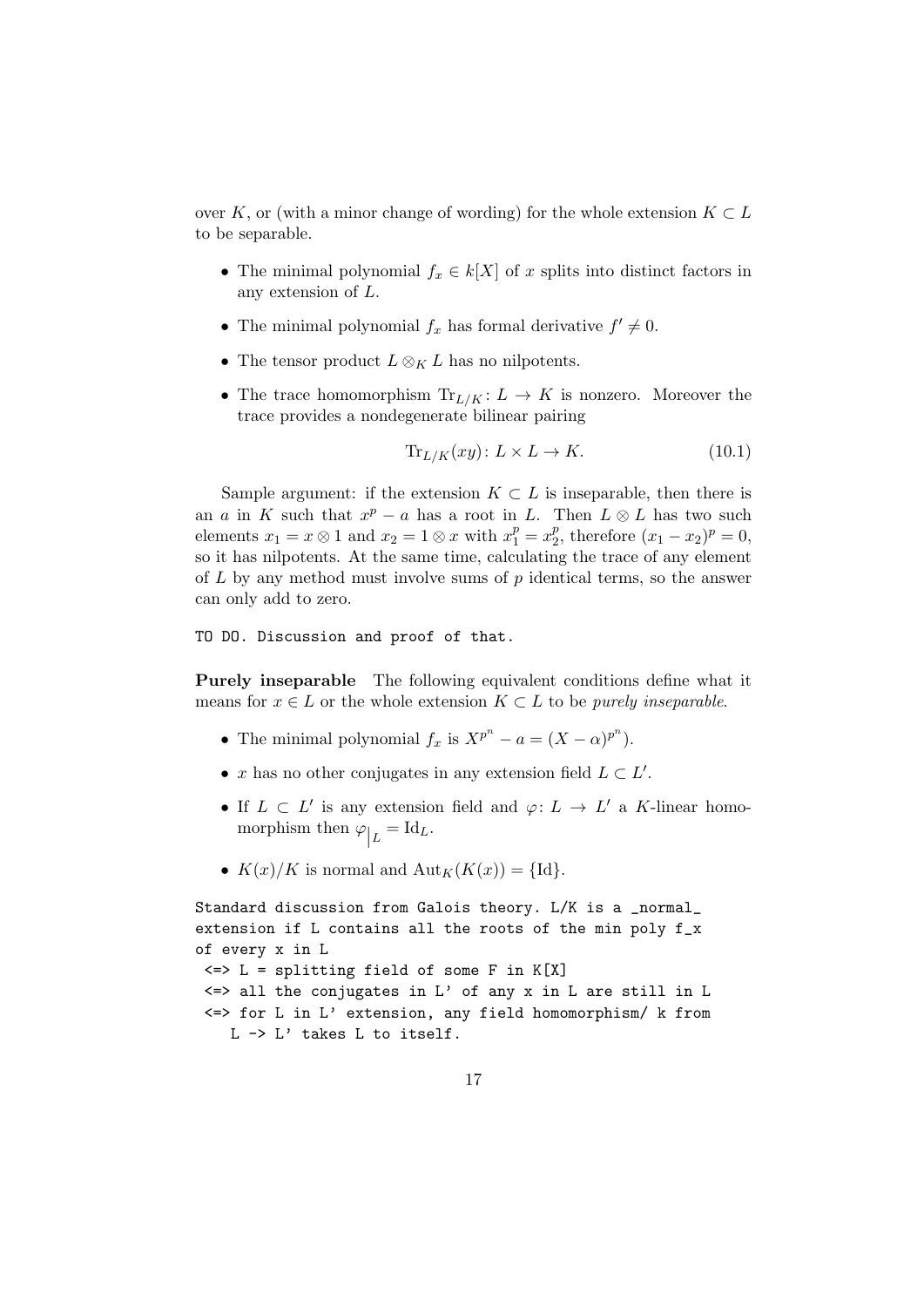The following arguments are already in Chapter 1 of the 2022 notes.

Theorem [Kaplansky] Assume L/K is normal. Then L is in a unique way the composite of L^sep and L^insep

```
L
              L<sup>osep</sup> L<sup>oinsep</sup>
                     K
where L<sup>-</sup>sep = { x in L | x is separable }
and L<sup>\hat{ }</sup>insep = { x in L | x is purely inseparable }.
Then
  L^sep/K is Galois (normal and separable)
  L/L^insep is Galois with the same group
    Gal(L/L^{\hat{}}\text{insep}) = Gal(L^{\hat{}}\text{sep}/K) = Aut(L/K)L^insep/K is the fixed subfield of Aut(L/K)L/L^sep is purely inseparable
The proof is straightforward verification using the
main results of Galois theory.
```

```
Composition of field extensions: the 2 field extensions
are disjoint, and as a K-algebra L = L^sep tensor_K L^insep.
```
## 10.2 Finiteness of integral closure

The result for finiteness of integral closure works for finite field extensions (separable or not), depending on Kaplansky's theorem. This is already in the notes for Chapter 1, but it fits more logically here.

# 10.3 Frobenius morphism

```
The characteristic p identity
  (x+y)^p = x^p + y^pmeans that every ring R of char p has an automorphism
Frob_R = phi_R = phi : R -> R defined by x |- > x^p.
```
This idea already provides the whole of the Galois theory of finite fields: write  $q = p^m$ . The finite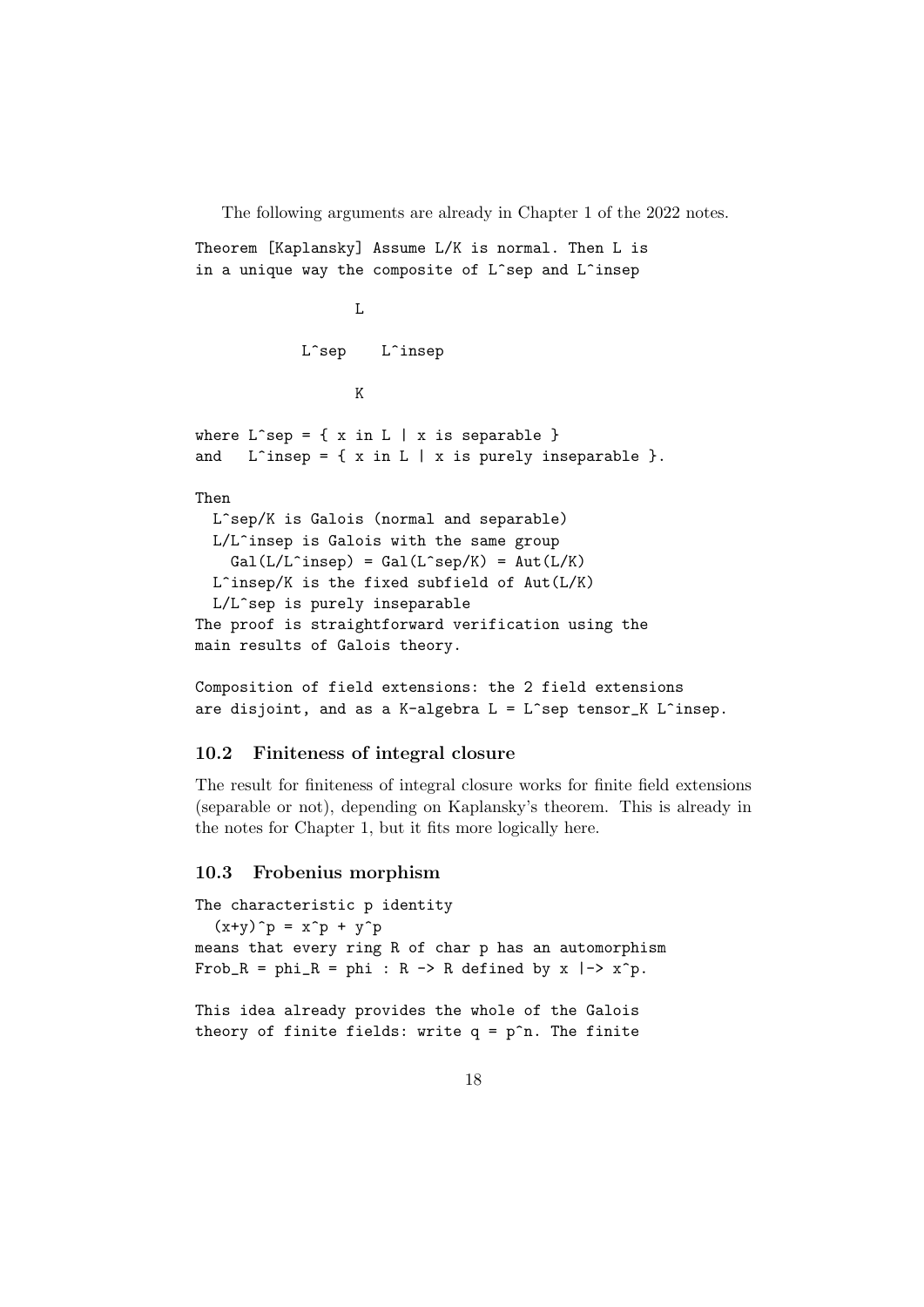field FF\_q has Frobenius map phi.

```
-> The subset of FF_q of elements fixed under phi
is the subfield FF_p (the roots of x^p = x).
-> phi generates Gal(FF_q) \iso ZZ/n, and for
m | n, the fixed subfield of phi^m is FF_p^m.
```
For an algebraic variety (or scheme) over a field of characteristic p, we have to distinguish the

\_absolute\_ Frobenius versus \_geometric\_ Frobenius. The point is that although phi is a ring homomorphism, it is NOT a k-algebra homomorphism, since it messes with the ground field k itself.

You can twist the absolute Frobenius (that takes  $P = [x1, \ldots xn] \rightarrow [x1\hat{p}, \ldots xn\hat{p}]$  into a morphism of varieties by changing the target to be a variety with a different action of the field k. Although not so much for this course, this is important in many other areas of algebra and number theory over a field of characteristic p, and was the key first step in the Weil--Grothendieck--Deligne treatment of the Riemann hypothesis over a finite field.

#### 10.4 Theorem on linearly general position

Let  $\Gamma \subset \mathbb{P}^n$  be an irreducible curve of degree *d* spanning  $\mathbb{P}^n$ . Then, at least in characteristic zero, a general hyperplane section of  $\Gamma$  is a set of points in linearly general position. This means that  $\Gamma$  cut with a general hyperplane  $H = \mathbb{P}^{n-1}$  is a set of *d* points such that every subset of *n* points spans *H*. For example, if  $n \geq 3$ , every general hyperplane section of  $\Gamma$  contains a secant line that is not a trisecant.

Step 1. Reduction from C in PP^n with degenerate linear dependencies on its general hypersection to C in PP^3 with every secant a multisecant.

Pf. Take linear projection from n-3 general points and follow your nose. The projection is generic, so if C in PP^n was nonsingular then C in PP^3 remains so.

Step 2. C in PP^3: every general secant is a multisecant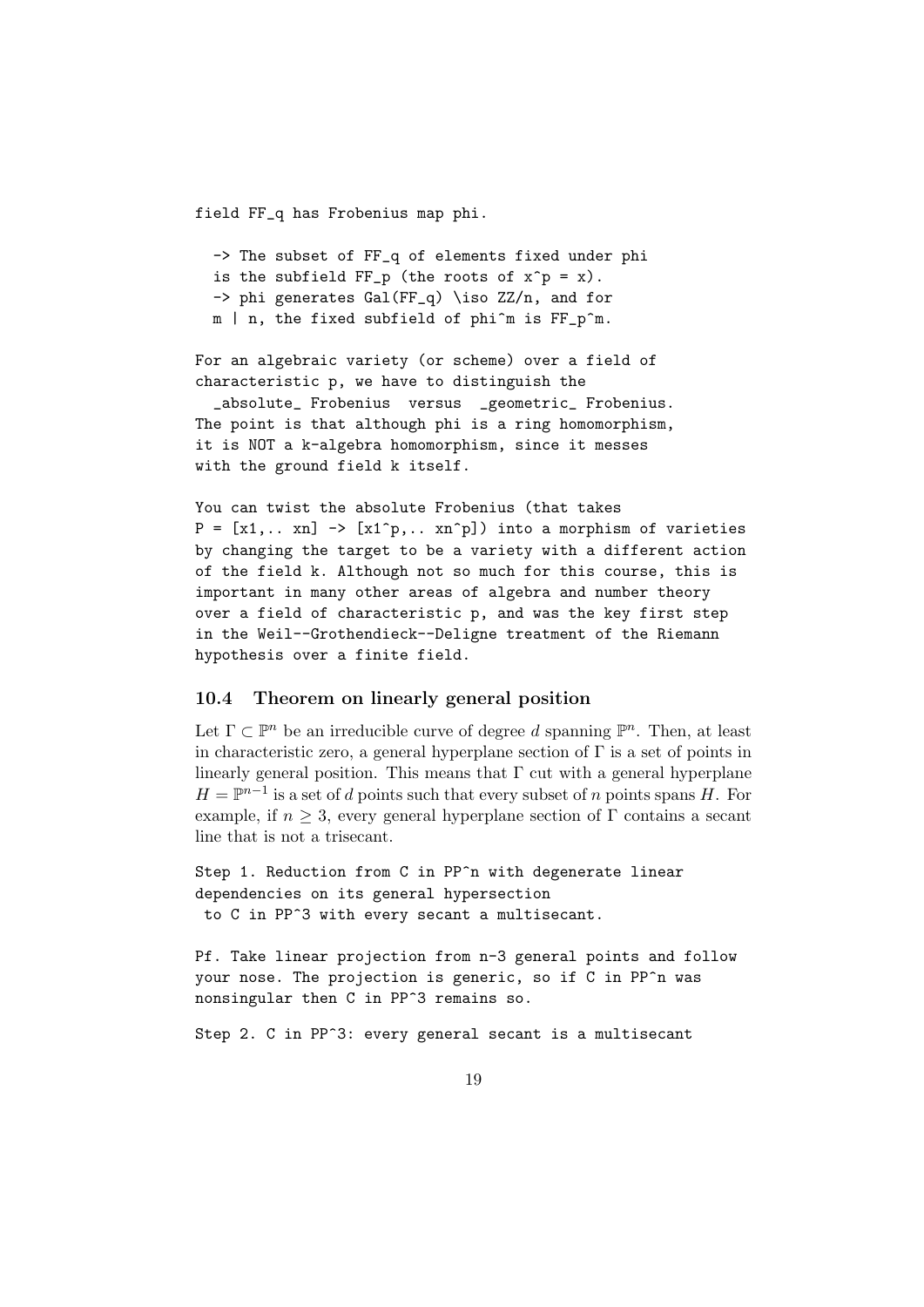=> tangent lines at every two general points P, Q are coplanar

Pf. The secant line PQ has a 3rd point R. If you move the point P infinitesimally to P', the secant line RP' must contain a point Q' infinitely near to Q. Therefore RPP' QQ' are all coplanar, and the plane containing them contains the tangent line to P and the tangent line to Q.

Step 3. The tangent lines to C concurrent in pairs  $\Rightarrow$  they all pass through some A in PP^3. That is, C has an inseparable projection from A in PP^3 (This is Samuel's strange curve.)

Pf. Baby projective geometry. 3 or more lines in PP^3 that are pairwise concurrent are either all coplanar or all concurrent. The tangent lines contain all points of C, so they are not all coplanar.

Hartshorne and Samuel define an irreducible projective curve  $\Gamma$  all of whose tangent lines at nonsingular points are concurrent at *A* to be *strange*.

In characteristic 0, there are no strange curves (except, arguably, a straight line). Because the projection from *A* would give a rational map  $\Gamma \dashrightarrow \mathbb{P}^{n-1}$  with differential everywhere zero. Then the map would have to be constant to a single point.

In characteristic *p*, the condition just means that the projection from *A* is inseparable. There are any number of such curves, but Samuel proved that they are all singular except the plane conic in characteristic 2.

For the proof and discussion, in this edition of the notes, I attach a typeset version of Samuel's appendix.

Remark 10.1 I have a number of current obsessions in this subject.

(I) Modern algebraic geometers have extraordinary difficulties in relating to language of the past - the 19th century, the Italian era, the Zariski and Weil period around WW2, the Serre and Grothendieck period. The problem with the latter is that there are brilliant researchers tackling hard problems, and when they get a result they publish it, warts and all.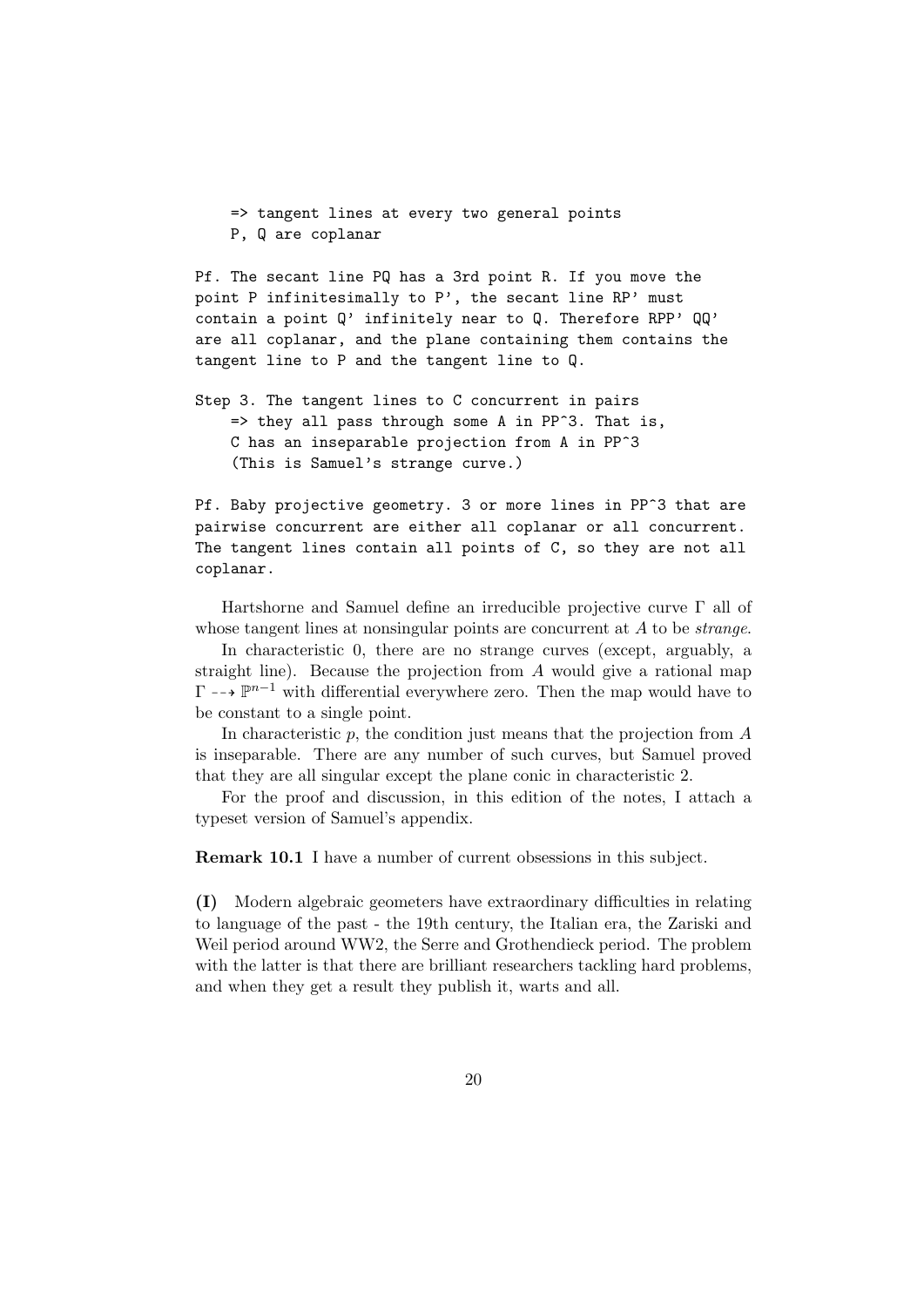(II) I have the distinct memory that Mumford told me around 1980 that the linearly general position statement for a singular irreducible curve is of course false in general, because there are curves whose every hyperplane section is a configuration that has an action of  $\mathbb{F}_p^+$  action. I'm not there yet, but I hope to understand his hint eventually. (Or maybe I just misunderstood it.)

(III) Samuel's notion of strange curve may be related to group schemes of order *p* or  $p^2$ . The projection from *A* is an inseparable morphism  $C \to \Gamma$ , and the functions on *C* are generated by a single new coordinate function *x*1*/x*0.

This presumably means that it factors via geometric Frobenius  $C \to C^{(1)}$ (up to isomorphism: a priori we don't know what projective space  $C^{(1)}$  is embedded in). This inseparable may be a  $\mu_p$  or  $\alpha_p$  torsor (or both). Then possibly the singularities of *C* relates to the zeros of *p*-closed vector fields. The correct treatment must navigate the counterexamples

 $C =$  straight line and  $C =$  plane conic in characteristic 2.

(IV) Big challenge: to find grown-up counterexamples to linearly general position for irreducible curve, or to prove they don't exist.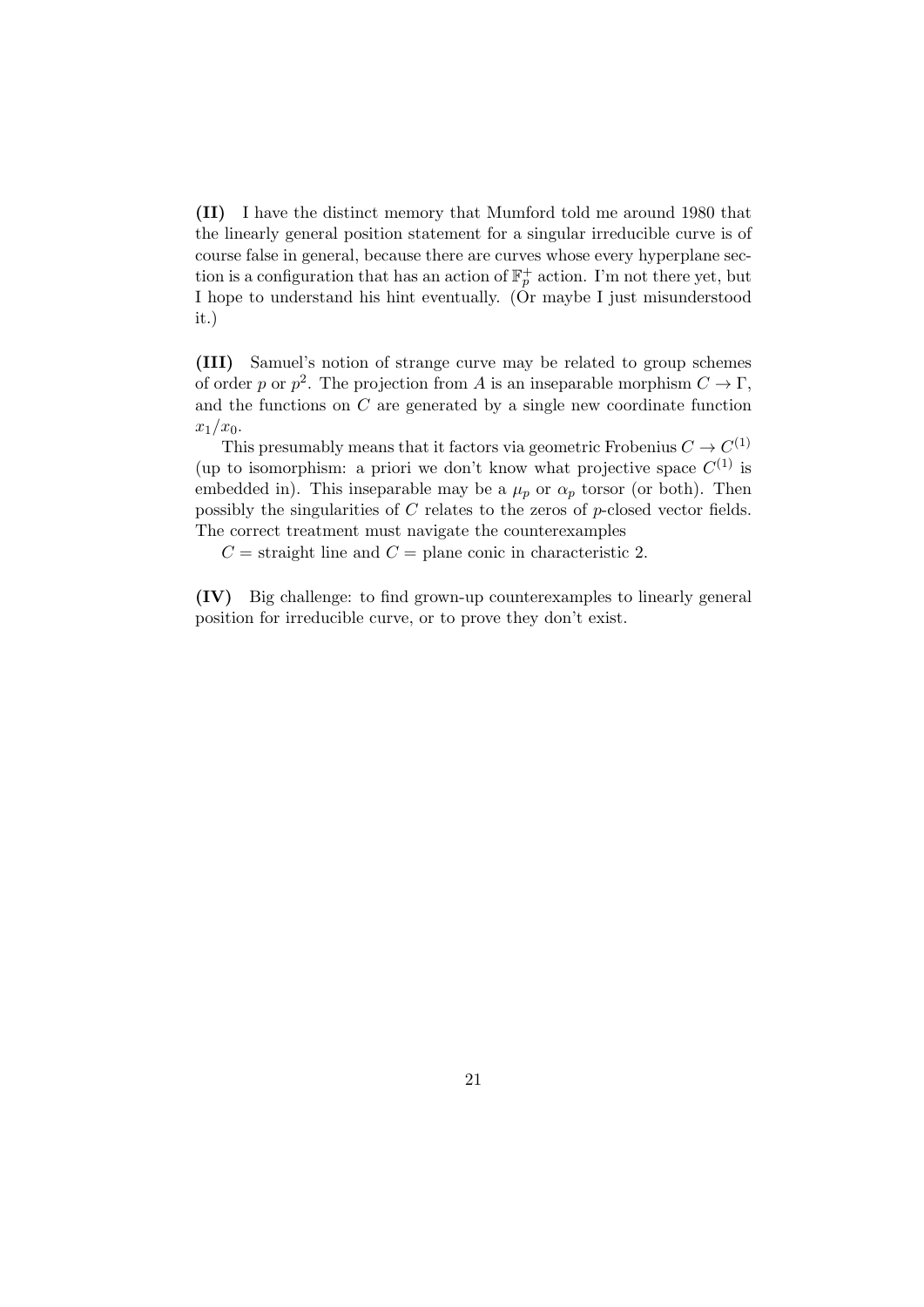# Pierre Samuel Lectures on old and new results on algebraic curves Bombay, Tata Institute, 1966

# Appendix to Chap. II, p. 76–78 Nonsingular strange curves

For proving the existence of a plane model of a function field with only nodes (Chap. II, Section 1), we had to avoid the *strange* curves of characteristic *p*, that is, the curves *C* in projective space all of whose tangents have a common point. A posteori (that is, using facts about divisors of differentials), one can prove that we were fighting against a phantom. More precisely:

Theorem *The only nonsingular projective strange curves are the lines, and in characteristic* 2*, also the plane conics.*

That a plane conic

$$
ayz + bzx + cxy + dx^2 + ey^2 + fz^2 = 0
$$

is strange in characteristic 2 is well known and easily proved. The equation of the tangent at  $(x, y, z)$  is

$$
XF'_{x} + YF'_{y} + ZF'_{z} = X(bz + cy) + Y(cx + az) + Z(ay + bx) = 0,
$$

and is satisfied by the point  $(a, b, c)$  (here  $(a, b, c) \neq (0, 0, 0)$  because otherwise our conic is a double line).

Conversely, let  $C \subset \mathbb{P}^n$  be a nonsingular strange curve, defined over an algebraically closed field *k* of characteristic  $p > 0$ . By a suitable choice of coordinates, we may assume that the point *A* common to all tangents to *C* has homogeneous coordinates  $(1, 0, \ldots, 0)$ , and that *C* has no points at which two coordinates vanish (except perhaps for *A*).

Let  $L = k(C)$  be the function field of *C*, and

$$
(x, x_2,...,x_n)
$$
 with x and  $x_i \in L$ .

the affine coordinate functions of  $C$  outside the hyperplane  $H$  (last coordinate  $= 0$ ).<sup>1</sup>

<sup>&</sup>lt;sup>1</sup>I interpret this to mean that  $\mathbb{P}^n$  has homogeneous coordinates  $u_1, \ldots, u_n, v$  with  $v = 0$ the hyperplane at infinity,  $x = x_1 = u_1/v$  and  $x_i = u_i/v$ . The point *A* is on the hyperplane at infinity. The choice of coordinates gives that  $u_1 \neq 0$  at all such points.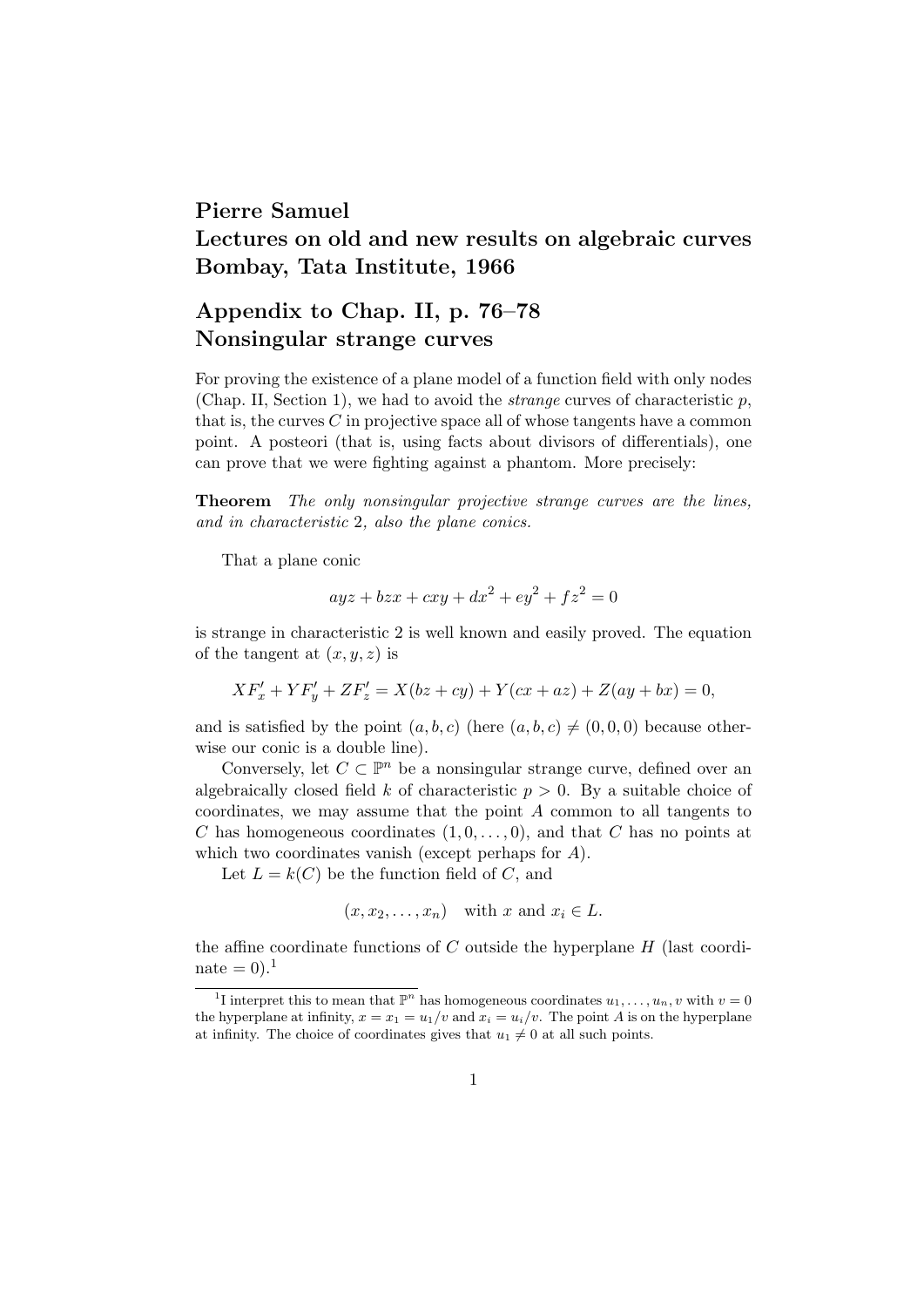Since all tangents to *C* pass through *A*, we have

$$
D_{x_2} = \cdots = D_{x_n} = 0
$$
 for any k-derivation D of L.

That is,

$$
x_2, \ldots, x_n \in L^p. \tag{1}
$$

We are going to compute the divisor div(*dx*). At a point  $P \in C$  away from  $C \cap H$ , the curve C is transversal to the hyperplane  $x_1 = 0$ , whence  $x - x(P)$  is a uniformizing parameter at *P*. Thus

$$
v_P(dx) = 0 \quad \text{for } P \in C \setminus (C \cap H). \tag{2}
$$

By hypothesis, all points of  $C \cap H$  lie in the affine piece with coordinates  $(1/x, x_2/x, \ldots, x_n/x)$ . We set  $y = 1/x$  and  $y_i = x_i/x$ , so that  $y \in L^p y_i$  for  $i = 2, \ldots, n$ 

Suppose first that  $P \neq A$ . We have  $y(P) = 0$ , and  $y_i(P) \neq 0$  for  $i = 2, \ldots, n$ . Since the maximal ideal of the local ring  $\mathcal{O}_P$  (the valuation ring of  $v_P$ ) is generated by  $y, y_2 - y_2(P), \ldots, y_n - y_n(P)$ , there exists an index *i* for which  $t = y_i - y_i(P)$  is a uniformizing parameter at *P*.

Since  $y \in L^p y_i$  and since  $v_P(y) > 0$ , the expansion of *y* as a power series in *t* is

$$
y = (y_i(P) + t)(\alpha_0 t^{pjp} + \alpha_1 t^{p(j_P + 1)} + \cdots) \quad \text{with } \alpha_0 \neq 0 \text{ and } j_P > 0.
$$

This contains terms of degree  $p/p$  and  $p/p + 1$  with nonzero coefficients. Therefore  $v_P(y) = pj_P$  and  $v_P(dy/dt) = pj_P$ . Also, since  $dx = -dy/y^2$ , it follows that

$$
v_P(dx) = -pj_P \quad \text{with } j_P > 0. \tag{3}
$$

Finally, if  $A \in C$ , we have  $y(A) = y_2(A) = \cdots = y_n = 0$ . As above, one of the  $y_i$  is a uniformizing parameter at *A*, say  $t = y_i$ . From  $y \in L^p y_i$  and  $v_A(y) > 0$ , we get the power series expansion

$$
y = t(\alpha_0 t^{p j_A} + \alpha_1 t^{p (j_A + 1)} + \cdots)
$$
 with  $\alpha_0 \neq 0$  and  $j_A \geq 0$ .

Hence  $v_A(y) = p j_A + 1$ , and  $v_A(dy/dt) = p j_A$ . Since  $dx = -dy/y^2$ , we get

$$
v_A(dx) = -pj_A - 2 \quad \text{with } j_A \ge 0. \tag{4}
$$

From (2), (3) and (4), and from the fact that  $C \cap H \neq \emptyset$ , we see that the degree of div $(dx)$  is  $\lt 0$ .

Since it is  $2g - 2$  (where *g* denotes the genus of *C*), it is necessarily  $-2$ , and  $g = 0$ . Looking at (3) and (4), we see that only two cases may happen